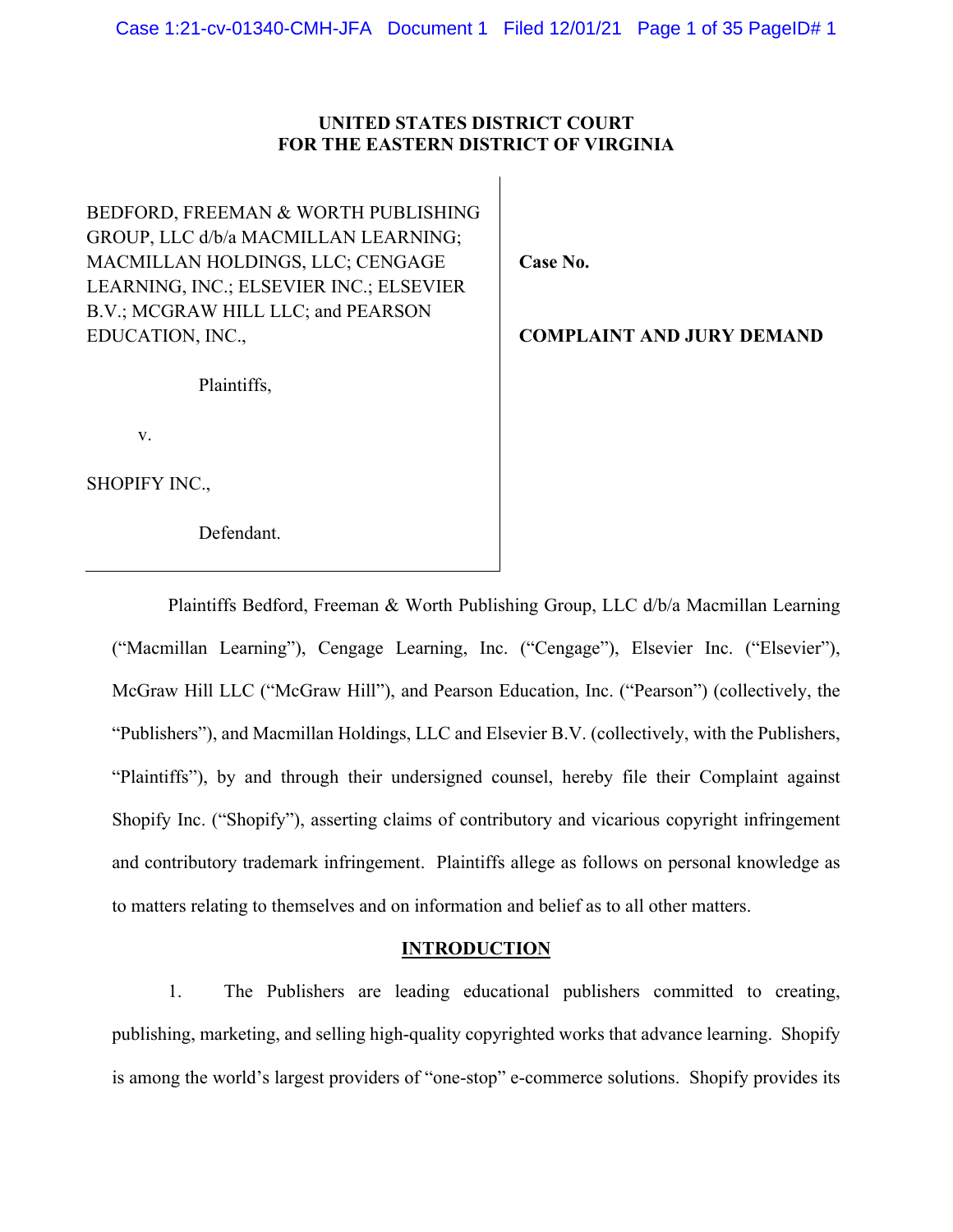#### Case 1:21-cv-01340-CMH-JFA Document 1 Filed 12/01/21 Page 2 of 35 PageID# 2

subscribers—including known infringers—with a complete online business toolbox that includes, among other things, storefront building, webhosting, product fulfillment, marketing, customer support, business expertise, business analytics, capital investment, and payment processing.

2. Shopify plays host, enabler, and protector to a world of digital textbook pirates. Shopify has received detailed notices virtually every week for years identifying specific Shopify subscribers using Shopify's services for piracy. Yet, Shopify routinely ignores illegal activity by the identified subscribers, putting its corporate finances over its legal obligations. Shopify knows that it is assisting subscribers to infringe, but it does not care.

3. Shopify's President describes Shopify's one-strike policy towards infringement as follows: "If we see a store that is infringing on any type of intellectual property, either on a trademark or a copyright or anything of that nature, it's gone. We don't allow it." Nilay Patel, *How Shopify's Network of Sellers Can Take On Amazon*, The Verge (May 4, 2021, 9:30 AM), https://www.theverge.com/22417825/shopify-harley-finkelstein-interview-online-shoppingamazon-apple. Unfortunately, Shopify's actions do not match its words. Shopify does not enforce its own policies, merely giving lip service to the protection of others' intellectual property rights while profiting from the infringement of those rights.

4. When Shopify learns of specific instances of copyright and trademark infringement, Shopify shirks its legal obligations by continuing to assist repeat infringers in their infringement. Shopify not only provides its repeat-infringer subscribers with the tools they need to run their illegal businesses, but also provides them with anonymity, a false veneer of legitimacy, and a safe haven from which to break the law. When Shopify becomes aware that one of its subscribers is using its services to infringe, Shopify must do something about it. Blindly ignoring piracy in order to make more money, as Shopify does here, is not a lawful option.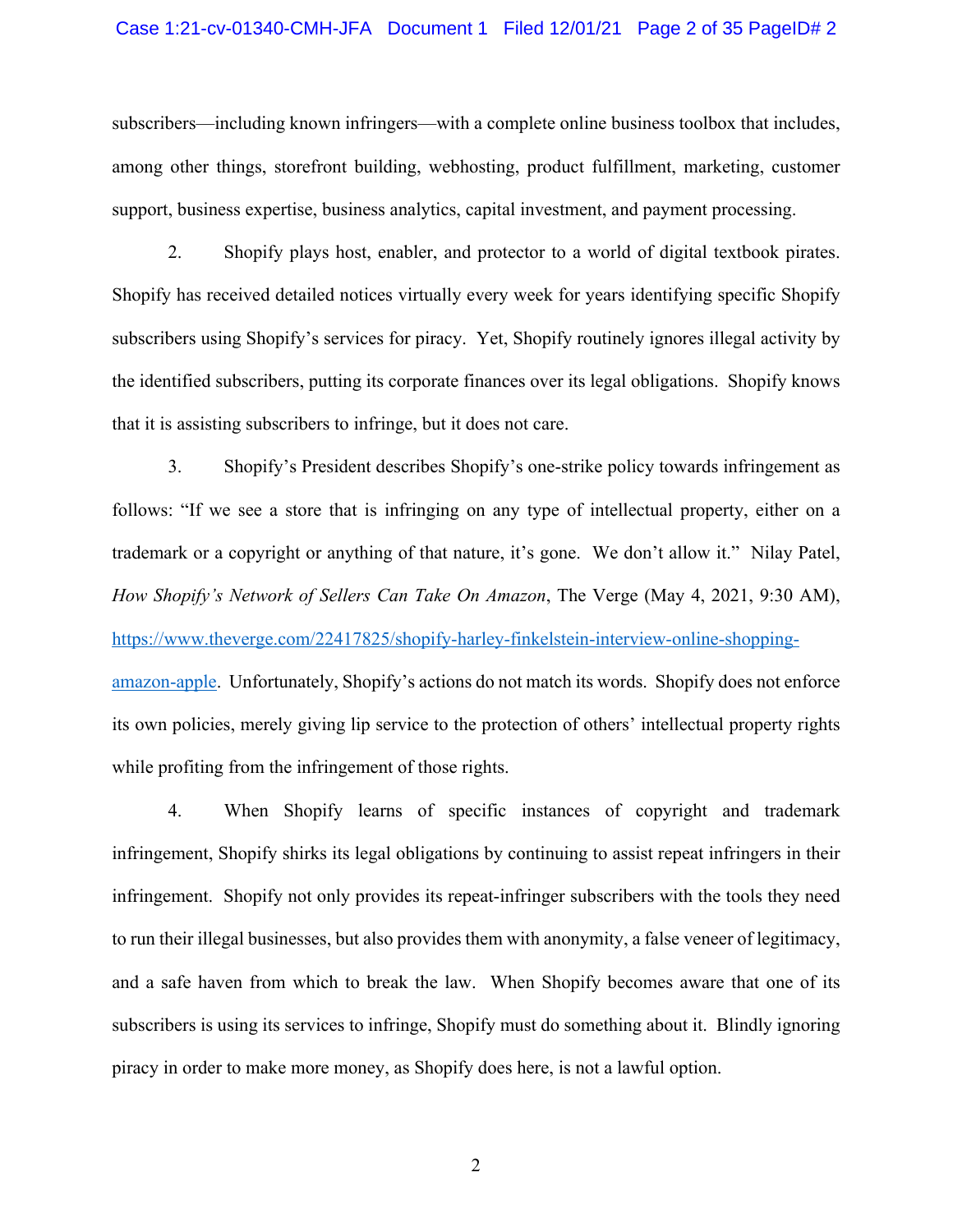## Case 1:21-cv-01340-CMH-JFA Document 1 Filed 12/01/21 Page 3 of 35 PageID# 3

5. Shopify has a Trust and Security team that is charged with the responsibility of monitoring Shopify stores (i.e., websites) for compliance with its Acceptable Use Policy, which expressly prohibits copyright and trademark infringement. *See* Shopify Acceptable Use Policy ¶ 6 (Apr. 15, 2020), https://www.shopify.com/legal/aup ("Acceptable Use Policy"). Shopify also claims to use artificial intelligence ("AI") to monitor Shopify stores. Notwithstanding Shopify's policies and claimed practices, Shopify routinely allows subscribers to sell infringing goods, even after Shopify knows that they are engaged in illegal behavior.

6. Beginning in 2017, and continuing over the successive years, Plaintiffs and/or their authorized agents have regularly and repeatedly sent infringement notices to Shopify identifying specific subscribers engaged in piracy ("Pirate Subscribers") by store name and store URL ("Notices"). These Notices identify representative examples of specific infringing works sold on the Pirate Subscribers' websites ("Pirate Websites") by providing the URL of the product pages advertising and selling such infringing works. The Notices also make clear that the Pirate Subscribers are not authorized to sell digital copies of the Publishers' works on Shopify. The Notices identify hundreds of Pirate Websites and many thousands of specific instances of copyright and trademark infringement on Shopify. Yet, despite receiving Notice after Notice, Shopify has continued to assist known Pirate Subscribers to infringe.

7. Without court intervention, Shopify will continue to facilitate and assist in the infringement of Plaintiffs' copyright and trademark rights as complained of herein, causing significant financial damage and reputational harm. Accordingly, to address and remedy Shopify's persistent and pervasive willful infringement, Plaintiffs bring this action.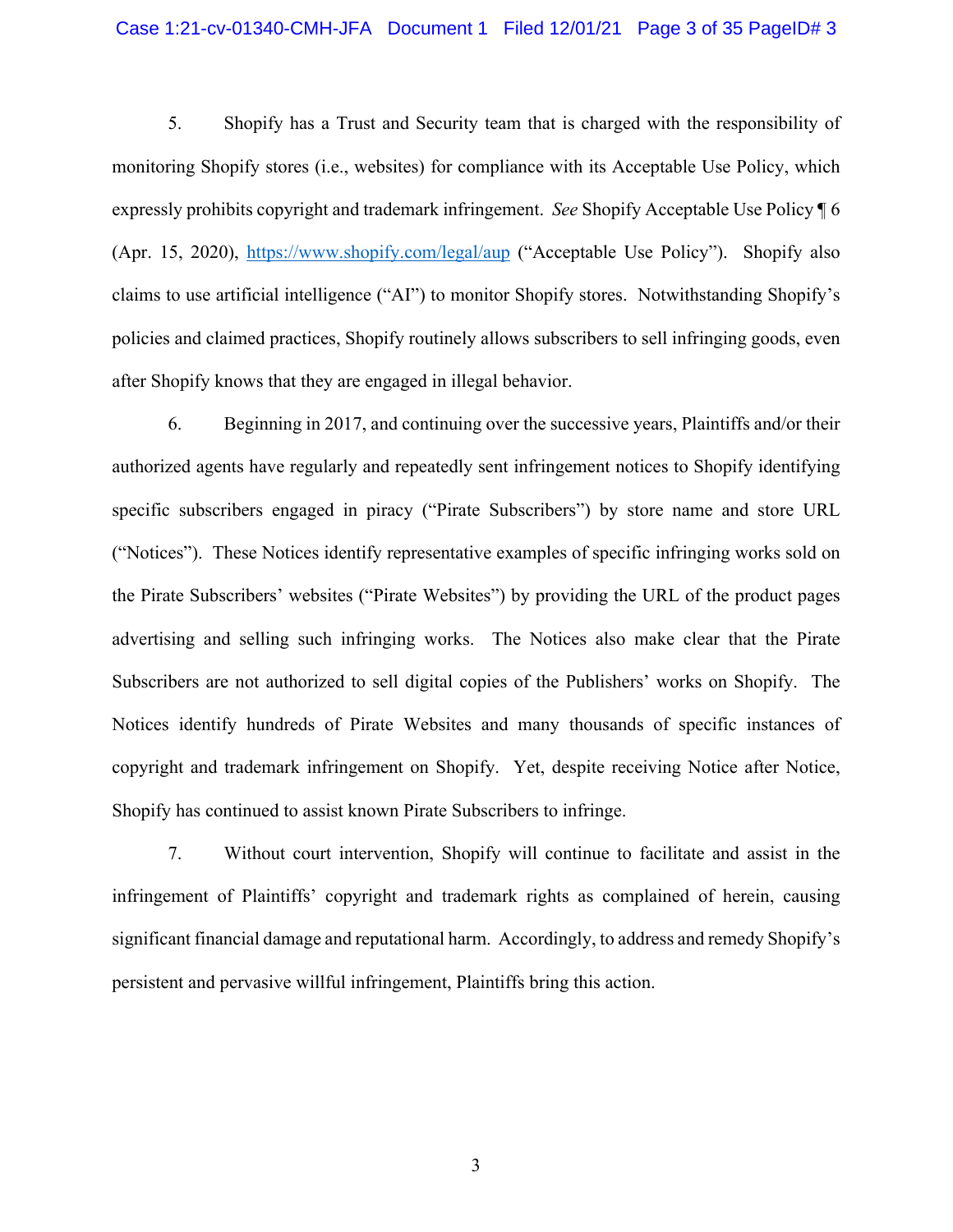#### **JURISDICTION AND VENUE**

8. The claims herein arise under the Copyright Act of 1976, 17 U.S.C. § 101 *et seq.*, as amended, and the Lanham Act, 15 U.S.C. § 1051 *et seq.*, as amended. The Court thus has subject matter jurisdiction under 28 U.S.C. §§ 1331, 1338(a), and 15 U.S.C. § 1121(a).

9. The Court has specific personal jurisdiction over Shopify pursuant to Va. Code Ann. § 8.01-328.1. Shopify has engaged in substantial activities purposefully directed at the Commonwealth of Virginia, and the claims asserted herein arise from and relate to those extensive activities and Shopify's contacts therefrom. Shopify engages in a persistent course of conduct and derives substantial revenue from services rendered and products used in Virginia. Shopify regularly transacts and solicits business, knowingly and intentionally markets, and contracts to supply and supplies its services and products in Virginia, including services and products that relate to the infringement complained of herein. Shopify has caused tortious injury to Plaintiffs by acts of copyright and trademark infringement occurring within Virginia.

10. In particular, and without limitation, Shopify operates and/or controls computer servers in Ashburn, Virginia to, among other things, store and deliver infringing digital copies of the Publishers' textbooks, test banks, and/or ISMs, which often bear infringing copies of trademarks, to the consuming public. Accordingly, the infringing activities complained of herein occur in part through Shopify-controlled servers located in Virginia. Further, the Pirate Websites, which exist and operate solely on Shopify's platform, and which Shopify monitors and controls, are highly interactive, continuously accessible to Virginia customers, and sell infringing digital content to Virginia consumers, among others. When that infringing content is sold on the Pirate Websites, it is often delivered from computers in Virginia. Plaintiffs' injuries complained of herein arise out of these interactions.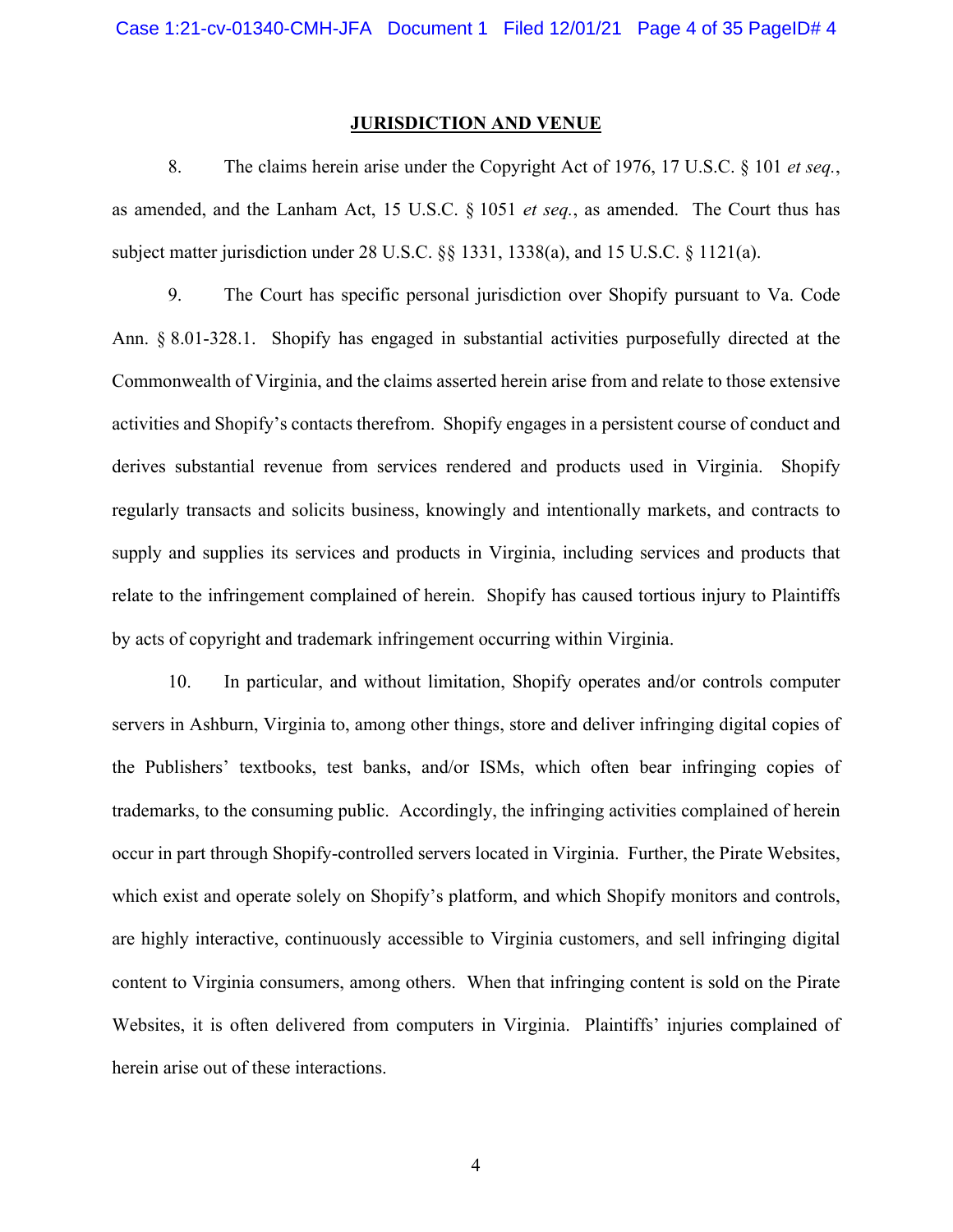11. Alternatively, the Court has personal jurisdiction over Shopify pursuant to Federal Rule of Civil Procedure  $4(k)(2)$ —the so-called "federal long-arm statute." The copyright and trademark infringement claims herein arise under federal law. Shopify has extensive contacts with the United States as a whole. Shopify overwhelmingly directs its business into the United States, including with respect to the matters giving rise to this lawsuit. For instance, and without limitation:

- a. Shopify is a publicly traded company on the New York Stock Exchange, trading under the symbol "SHOP" since 2015.
- b. Shopify's founder and CEO has acknowledged in the press that "Shopify was a company initially [built] for American customers." Sriram Krishnan, *Tobi Lütke*, The Observer Effect (Dec. 16, 2020), https://www.theobservereffect.org/tobi.html.
- c. Shopify maintains a substantial U.S. workforce and regularly hires employees in the United States, including those with responsibility for Shopify's handling of, and response to, infringement notices, as well as members of Shopify's Trust and Security team. While Shopify has announced that its workforce will work remotely on a permanent basis with certain exceptions, it has employees in multiple states across the United States, including Arizona, California, Michigan, New York, Pennsylvania, and Virginia.
- d. Shopify's in-house legal counsel includes numerous U.S. lawyers who are active members of various bars in the United States. Shopify's newly appointed General Counsel is also located in Washington, D.C.
- e. Shopify lobbies the U.S. Congress, including with respect to the sale of counterfeit goods online, and has retained lobbyists in the United States for that purpose.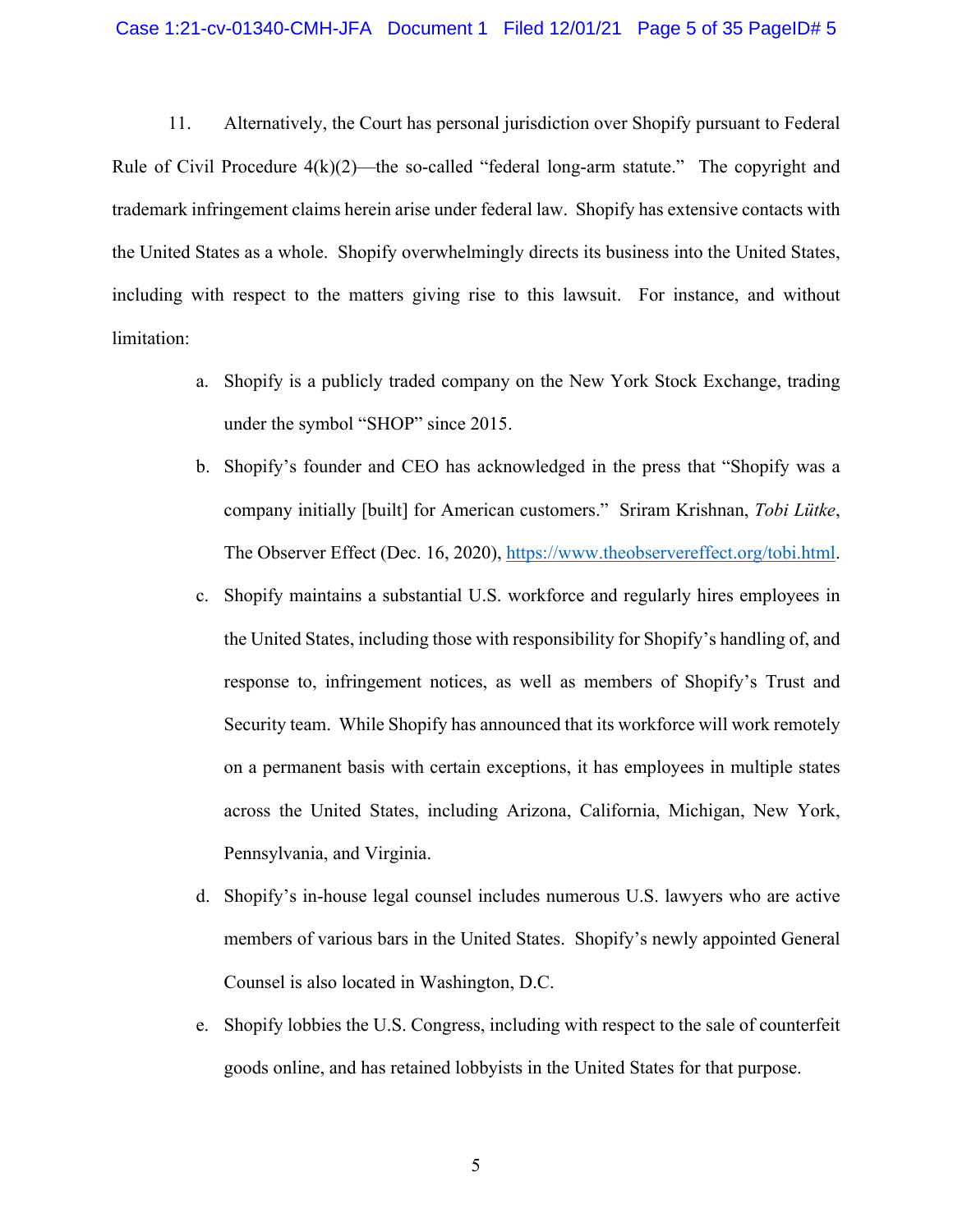- f. Shopify uses data centers—including for hosting and distributing infringing content—in the United States, including in Virginia.
- g. According to Shopify's securities filings, at the end of 2020, half of Shopify's subscriber base was in the United States. *See* Shopify Inc., S.E.C. Form 40-F ex. 1.1, at 11 (Feb. 17, 2021), https://d18rn0p25nwr6d.cloudfront.net/ CIK-0001594805/c3898d01-52b6-4d9b-87dc-21744e8ba90d.pdf. As set forth herein, Shopify's subscriber base includes subscribers who use Shopify services to operate pirate stores and sell infringing content. No other country could claim a doubledigit percentage of Shopify's subscriber base, including Canada. *See id.* Similarly, Shopify obtained 68.4% and 66.7% of its revenues from the United States in 2019 and 2020, respectively. *See id.*, ex. 1.2, at 41. The countries or geographic locations outside of the United States with the next highest percentages of revenues in 2019 and 2020 were responsible for 7.7% and 8.7%, respectively. *See id.*
- h. Shopify has commercial relationships with a variety of U.S. companies that relate to the operation of the Pirate Websites, including Amazon Web Services, Google, Microsoft, Stripe, and others.
- i. Shopify also partners with Facebook, Instagram, and other social media outlets to enable Shopify subscribers in the United States, including Pirate Subscribers, to create and run marketing campaigns.
- j. Shopify has at least one physical location in the United States where Shopify subscribers, including the operators of Pirate Websites, can, among other things, make in-person appointments for customer support.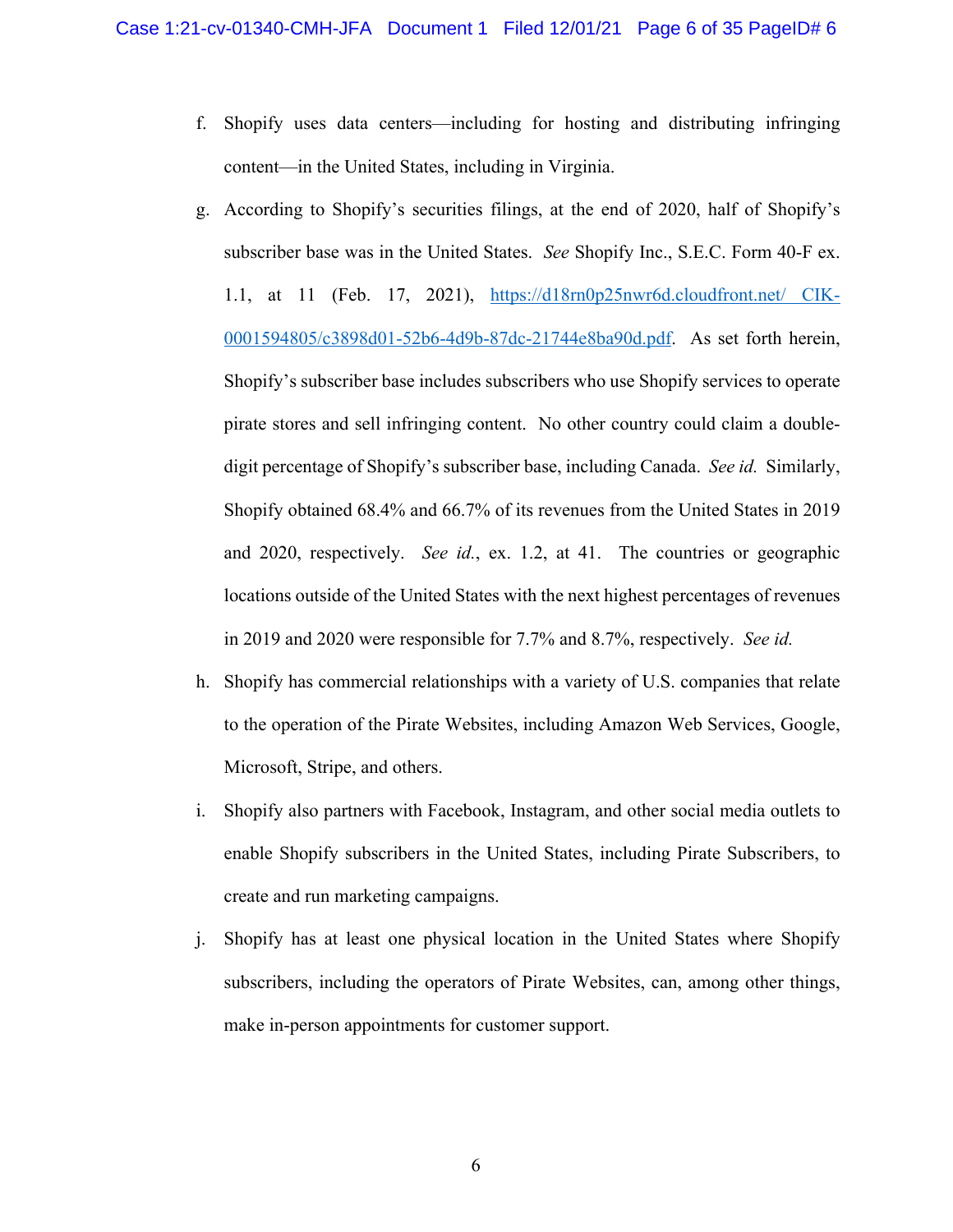k. Shopify owns at least three subsidiaries incorporated in the United States: Shopify LLC, Shopify Holdings (USA) Inc., and Shopify Payments (USA) Inc. In particular, Shopify Payments (USA) Inc. handles payment processing for U.S. subscribers, including pirates, who are located in the United States and use Shopify Payments.

12. The injuries suffered by each of the Plaintiffs arise out of Shopify's contacts with the United States, which include Shopify distributing infringing copies of the Publishers' textbooks, test banks, and ISMs, including the Works, to consumers throughout the United States, and promoting, maintaining, monitoring, and supporting websites on Shopify, including Pirate Websites, that sell such content and use in commerce infringing copies of the Marks. Plaintiffs suffer the effects of this infringement across the United States.

13. Venue is proper under 28 U.S.C. §§ 1391(b) and 1400(a) because a substantial part of the acts of infringement and other events and omissions complained of herein occur, or have occurred, in this District, and this is a District in which Shopify may be found.

## **THE PARTIES**

14. Macmillan Learning is a New York limited liability company with its principal place of business in New York, New York. Macmillan Learning is a wholly owned subsidiary of Macmillan Holdings, LLC. Macmillan Learning asserts copyright claims herein.

15. Macmillan Holdings, LLC is a New York limited liability company with its principal place of business in New York, New York. Macmillan Holdings, LLC is a holding company and the parent company of Macmillan Learning. Macmillan Holdings, LLC asserts a trademark claim herein.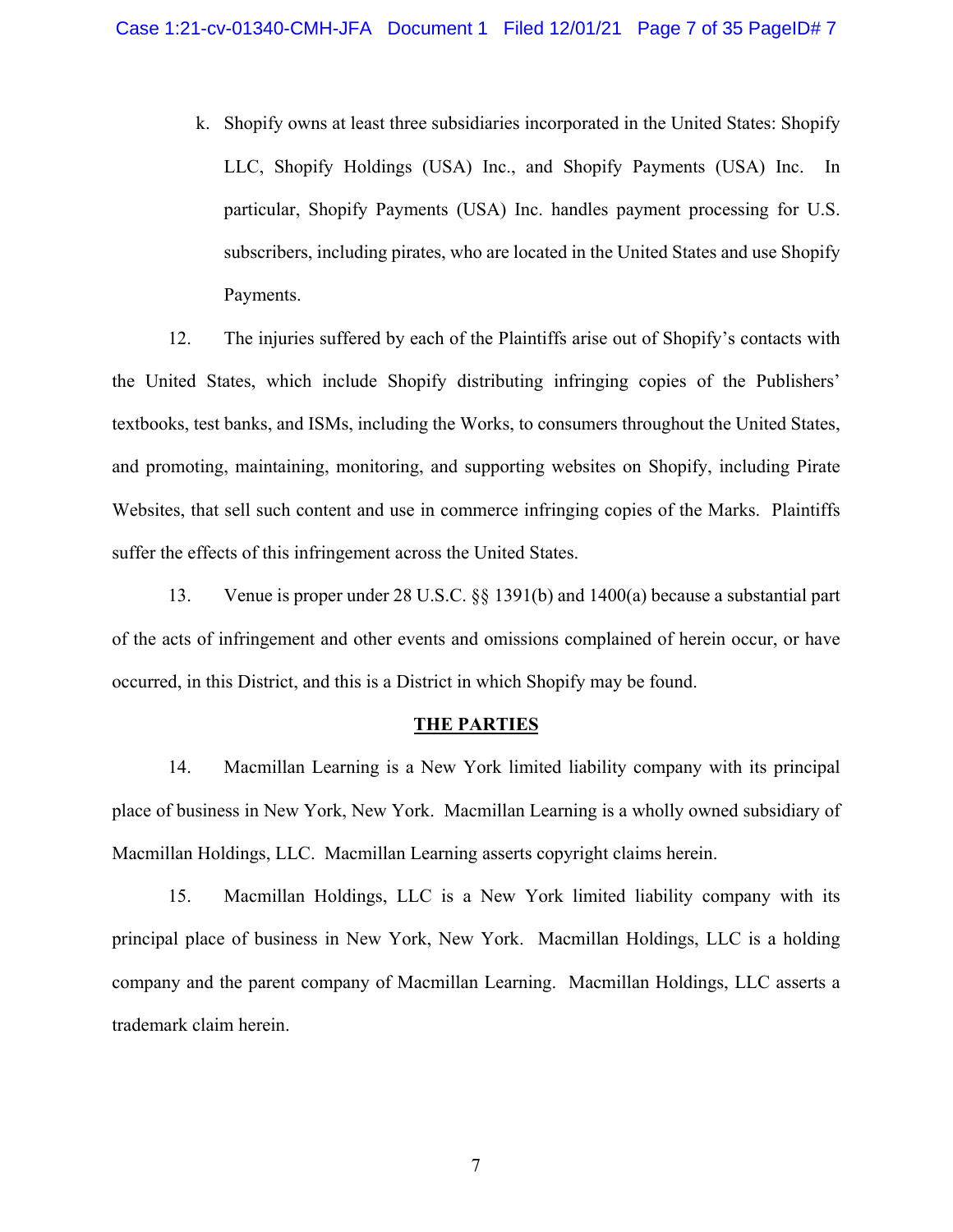## Case 1:21-cv-01340-CMH-JFA Document 1 Filed 12/01/21 Page 8 of 35 PageID# 8

16. Cengage is a Delaware corporation with its principal place of business in Boston, Massachusetts. Cengage asserts copyright and trademark claims herein.

17. Elsevier is a Delaware corporation with its principal place of business in New York, New York. Elsevier asserts copyright and trademark claims herein.

18. Elsevier B.V. is a corporation organized under the laws of the Netherlands with its registered office in Amsterdam. Elsevier and Elsevier B.V. are affiliated companies that share a parent company. Elsevier B.V. asserts a trademark infringement claim herein.

19. McGraw Hill is a Delaware limited liability company with its principal place of business in New York, New York. McGraw Hill asserts copyright and trademark claims herein.

20. Pearson is a Delaware corporation with its principal place of business in Hoboken, New Jersey. Pearson asserts copyright and trademark claims herein.

21. Shopify is a Canadian corporation, with its headquarters in Ottawa, Canada.

## **PLAINTIFFS' COPYRIGHTS AND TRADEMARKS AND THEIR BUSINESSES**

22. The Publishers work with authors who are experts in their fields to create and publish valuable, highly regarded, and quality educational textbooks. The Publishers and their respective authors engage in an ongoing creative process, collaborating closely to select, plan, create, write, edit, organize, and arrange the content within each of their textbooks. The Publishers and their respective authors also actively review and update the content based on their expertise, research, and analysis, and the needs of the scholastic community.

23. The Publishers' publications include physical and digital textbooks that are widely available for sale in the United States. The Publishers' textbooks are sold through direct sales channels and via third-party distributors and stores, including through online sales. The Publishers' textbooks are among the most popular and widely used titles in their fields. The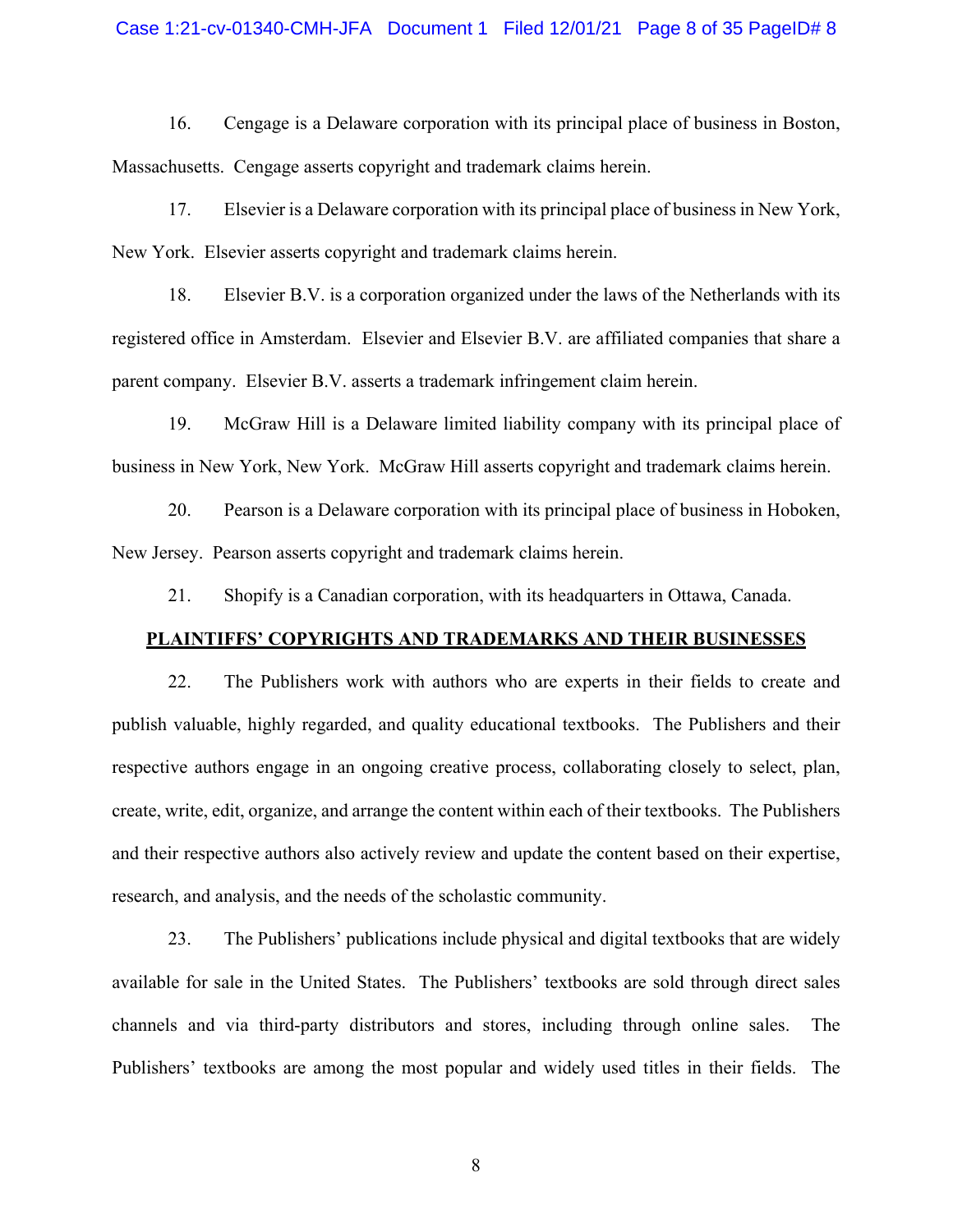#### Case 1:21-cv-01340-CMH-JFA Document 1 Filed 12/01/21 Page 9 of 35 PageID# 9

Publishers invest significant time and monies into publishing their textbooks, including in content creation and in the support, advertisement, marketing, and promotion of their textbooks in the United States. The Publishers' textbooks contain copyright notice pages pursuant to 17 U.S.C. § 401.

24. The Publishers also publish test banks and instructors' solutions manuals ("ISMs"), which are important supplemental materials to textbooks. Test banks are sets of questions (and, in some instances, corresponding answers) to be used by the professor or instructor who assigned the textbook for his or her course. ISMs are guides that provide answers and solutions to questions contained within the textbook. Professors and instructors use these supplemental materials to create lesson plans, homework assignments, and exams, and for grading purposes. Accordingly, to preserve their pedagogical value, these supplemental materials are not generally distributed to the public.

25. Test banks and ISMs are tailored to the pedagogical approach of the textbooks to which they correspond. Test banks and ISMs contain additional protected expression beyond what is in the textbook. Myriad creative efforts go into creating and selecting questions, whether for inclusion in the textbook or its corresponding test bank, and into creating the answers and solutions in the test banks and ISMs. Countless decisions are made concerning wording, examples, approach, depth, and other substantive details.

26. The Publishers' works are published under trademarks that are well-known and highly respected. The trademarks and the goodwill of the businesses associated with them have become associated in the public mind with Plaintiffs' rich histories and reputations for quality in the publishing industry. Plaintiffs and their predecessors have invested decades of effort in building a trusted reputation in the publishing industry, which consumers associate with the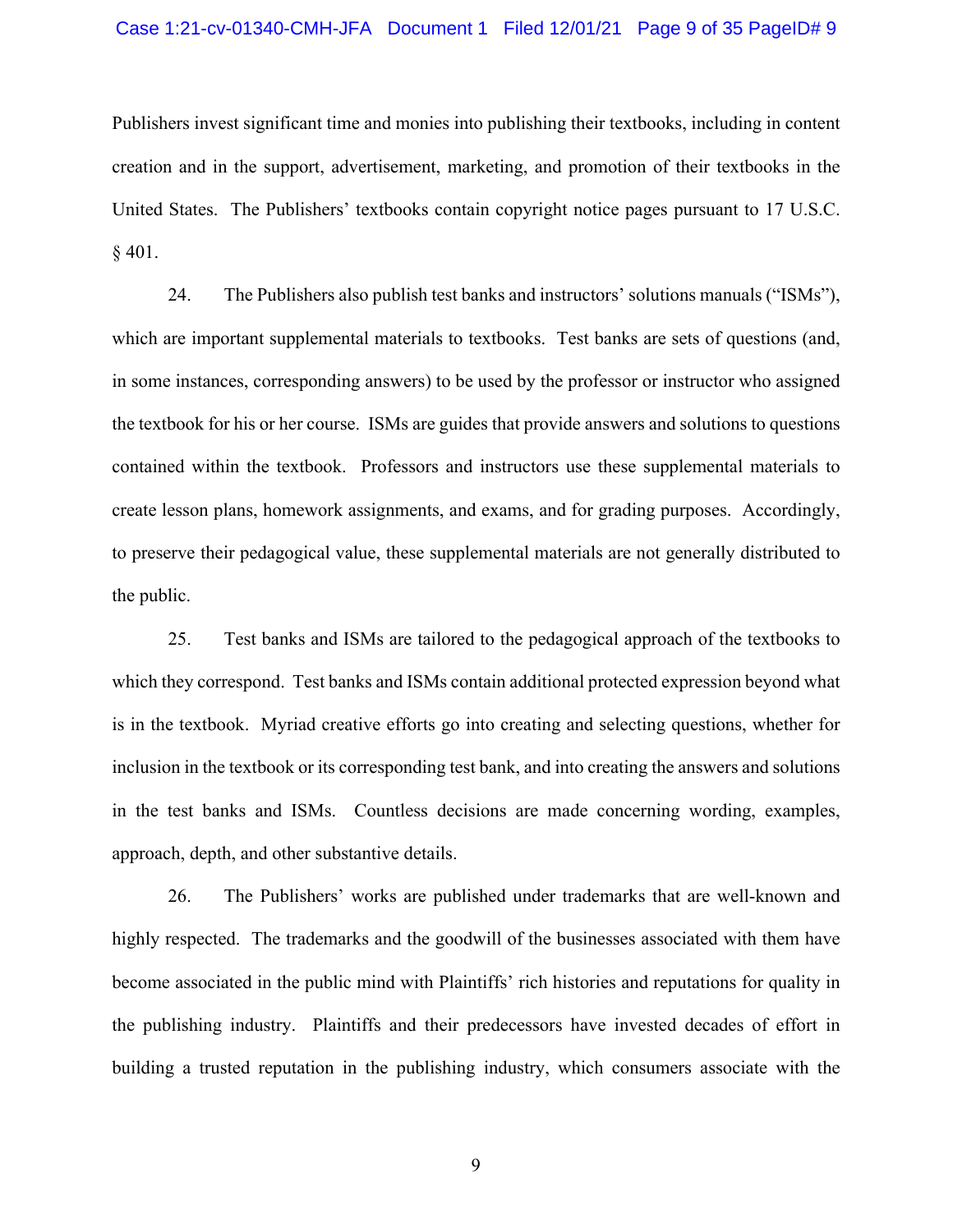## Case 1:21-cv-01340-CMH-JFA Document 1 Filed 12/01/21 Page 10 of 35 PageID# 10

Publishers, their works, and the trademarks under which these works are published and educational products and services are provided.

27. The Publishers are the copyright owners of, or the owners of exclusive rights under copyright in, the works or derivative works, consisting of textbooks, test banks, and ISMs, described in Exhibit A hereto (the "Works"). The Works are registered with the U.S. Copyright Office. The thousands of Works described in Exhibit A constitute a non-exhaustive, representative list of textbooks, test banks, and ISMs infringed because of Shopify's infringing activities complained of herein.

28. Macmillan Holdings, LLC, Cengage, Elsevier, Elsevier B.V., McGraw Hill, and Pearson (the "Trademark Plaintiffs") are the registrants under 15 U.S.C. § 1127 of the trademarks and service marks described in Exhibit B (the "Marks"). The Marks are duly registered on the Principal Register of the U.S. Patent and Trademark Office. The Marks are distinctive indications of origin and may also be incontestable under 15 U.S.C. § 1065. The Marks described in Exhibit B constitute a non-exhaustive list of trademarks infringed because of Shopify's infringing activities complained of herein.

#### **SHOPIFY AND ITS INFRINGING ACTIVITIES**

29. Shopify is a paid subscription ecommerce service that enables and assists individuals and companies to set up online stores to sell products. Shopify acts as a "one-stop shop" for online sellers, including the Pirate Subscribers, to run their businesses. Shopify provides these sellers with an online storefront, a payment processor, a front and back office, a customer service team, and a marketing headquarters, all in one.

30. Shopify advertises that it is the "platform commerce is built on." Shopify, https://www.shopify.com (last visited Nov. 30, 2021). Shopify tells sellers that it "gives [them]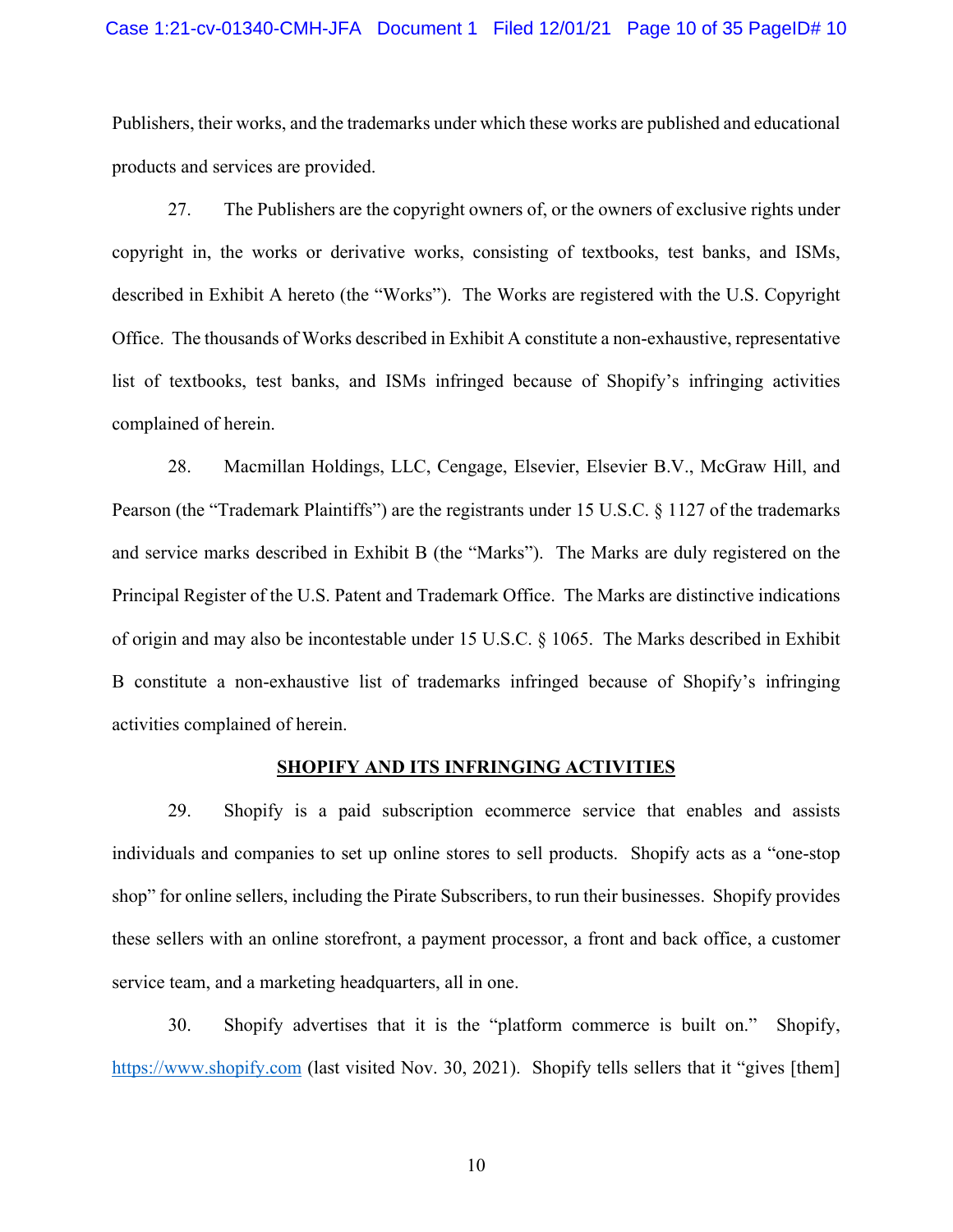everything [they] need to run a successful online store"; they can take advantage of Shopify's free trial and "[s]tart an online retail business today" (for as low as "\$1 a day"); and, with Shopify, they can "[c]reate an ecommerce website backed by powerful tools that help [them] find customers, drive sales, and manage [their] day-to-day." *Id.*; Shopify Tour, https://www.shopify.com/tour (last visited Nov. 30, 2021).

31. Shopify provides its subscribers, including the Pirate Subscribers, with a comprehensive platform to manage their businesses and customers across multiple sales channels, which enables them to manage products and inventory, process orders and payments, fulfill and deliver orders, connect with customers, and leverage analytics and reporting, all from one integrated system.

32. For instance, many Shopify subscribers, including Pirate Subscribers, use Shopify's website-building tools and templates to create their online stores, and use Shopify's content management system to develop and display the product pages that advertise and describe their products, including infringing copies of the Works. Shopify assists subscribers in finding and selling to customers by providing a marketing platform with search engine optimization, online advertising assistance, analytics, reporting, and other tools. Shopify provides its merchants with a system for effectuating and processing orders, including by storing and sending digital files and, in the case of Pirate Subscribers, infringing digital files. In doing this, Shopify often reproduces and distributes infringing copies of the Works. Shopify also provides payment processing services, either through Shopify's system (Shopify Payments) or a variety of third-party payment gateways. In addition, Shopify offers extensive customer support to its subscribers, including via one-on-one communications.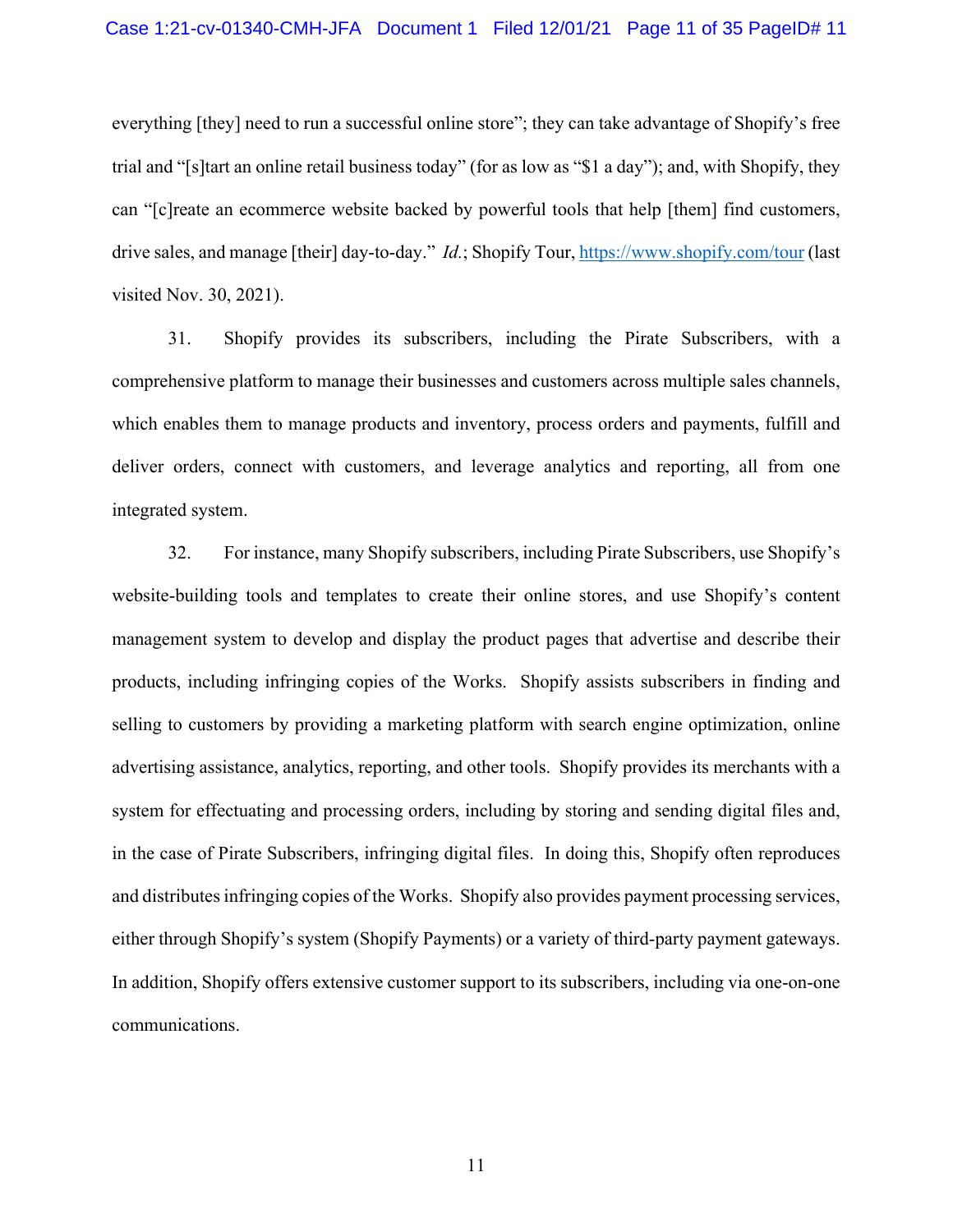## Case 1:21-cv-01340-CMH-JFA Document 1 Filed 12/01/21 Page 12 of 35 PageID# 12

33. Shopify also serves as the webhost for the Pirate Websites. Indeed, "[u]nlimited web hosting, worldwide" is included with every Shopify plan. Shopify Website Hosting, https://www.shopify.com/website/hosting (last visited Nov. 30, 2021). Shopify tells sellers that, on its platform, there is "[n]othing to set up": "We set up and host your ecommerce website and also take care of all software upgrades." Shopify Ecommerce Hosting, https://www.shopify.com/tour/ecommerce-hosting (last visited Nov. 30, 2021). Shopify provides servers that ensure its sellers' websites are up and running with administrator, dashboard, content delivery, reporting, checkout, and other functions.

34. Shopify actively encourages sellers to sell ebooks on Shopify. Shopify provides specific systems and applications to its subscribers for selling digital products, including digital copies of textbooks. Shopify promotes "[e]ducational products like ebooks" as one of the most "in demand" types of products to sell on its platform. Braveen Kumar, *The Most Profitable Digital Products to Sell in 2021 (and How to Promote Them)*, Shopify Blog (Feb. 17, 2021), https://www.shopify.com/blog/digital-products#2. Shopify also markets to its subscribers that, with digital products, "[t]here's no limit to how many products you can sell. No inventory. No manufacturers. No shipping or logistics. Just market the products. When a customer purchases a digital product, it's delivered instantly, without your help." Michael Keenan, *Want to Make Money Online? Here Are 25 Easy Ways to Earn Money from Home*, Shopify Blog (Oct. 8, 2021), https://www.shopify.com/blog/make-money-online. Yet, with respect to the Publishers and others, none of the Pirate Subscribers are authorized to copy or sell the digital copies of the textbooks, test banks, and ISMs that they are selling on Shopify. The Publishers have repeatedly given Shopify explicit notice of this fact.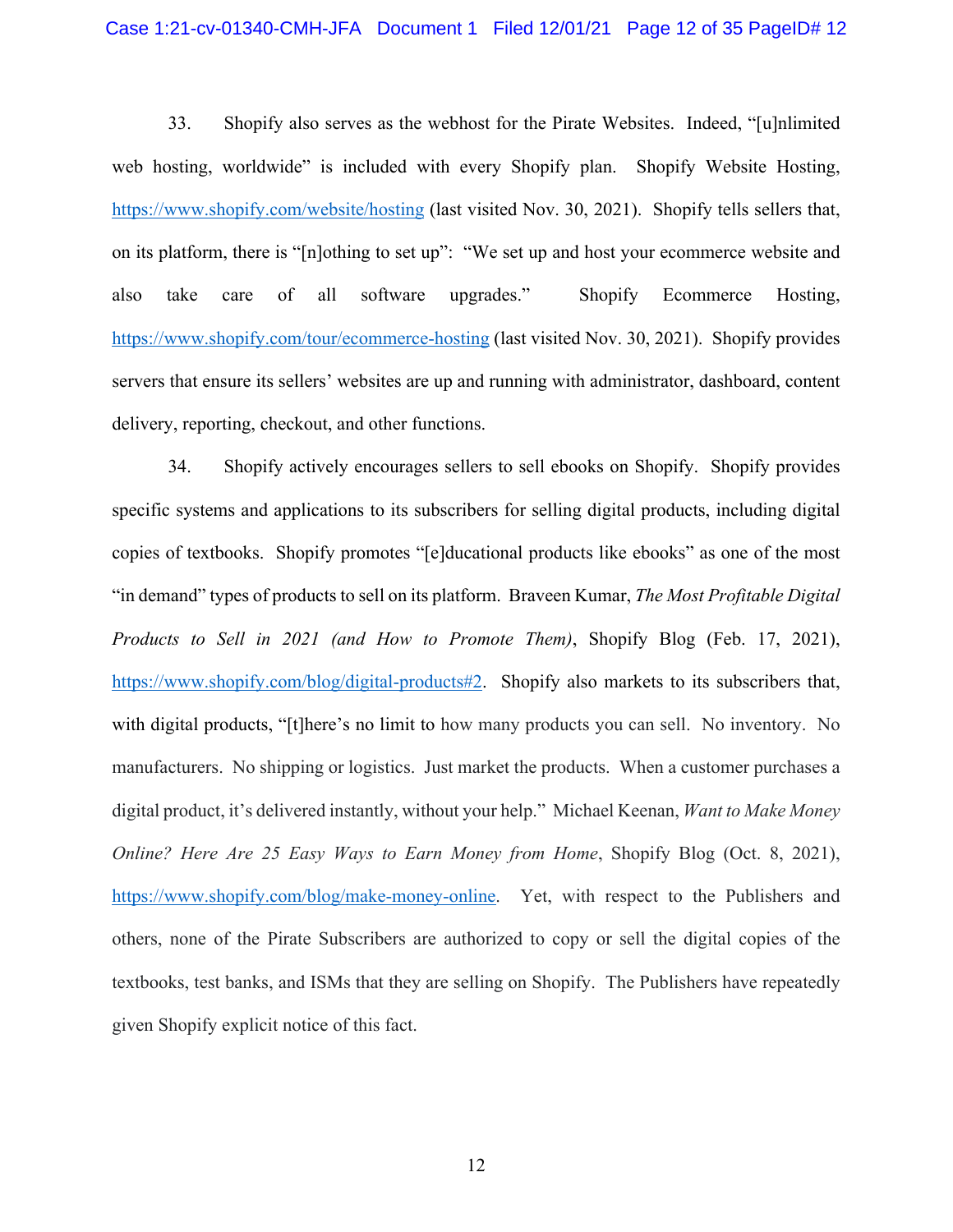35. Shopify assists the sale of "ebooks" that are PDF copies of the Publishers' textbooks, including copies that are missing important features of the legitimate digital textbooks, such as display and accessibility options. Further, although the Publishers often use Digital Rights Management or other digital security to protect their works, the Pirate Subscribers unlawfully circumvent these protections and, using Shopify, market and sell the infringing files with no way to prevent their downstream dissemination.

36. Shopify claims that it "supports the protection of intellectual property and asks Shopify merchants to do the same." Shopify Terms of Service  $\P$  20 (Oct. 12, 2021), https://www.shopify.com/legal/terms ("Terms of Service"). Shopify also claims that upon receipt of notices of infringement, "we may remove or disable access to the [m]aterials." *Id.* 

37. However, in practice, Shopify's response to notices of infringement shows that Shopify does not follow its own policies or the law. Shopify routinely fails to act on notices and terminate Pirate Subscribers and instead routinely continues to provide its comprehensive services to known repeat infringers. Shopify assists and profits from the online sale of infringing copies of the Works by the Pirate Subscribers, who it knows are using Shopify's services for infringement. Shopify furthers its business model—and bottom line—by enabling known repeat infringers in their continued infringement.

## *Pirate Subscribers on Shopify*

38. Shopify assists, supports, and profits from numerous illegal websites on its platform that reproduce and sell infringing digital copies of the Works, many of which bear identical or substantially indistinguishable reproductions of the Marks. The objective of the Pirate Websites is to make money from infringement. The owners of those websites are not authorized to reproduce or distribute digital copies of the Publishers' textbooks, test banks, or ISMs, including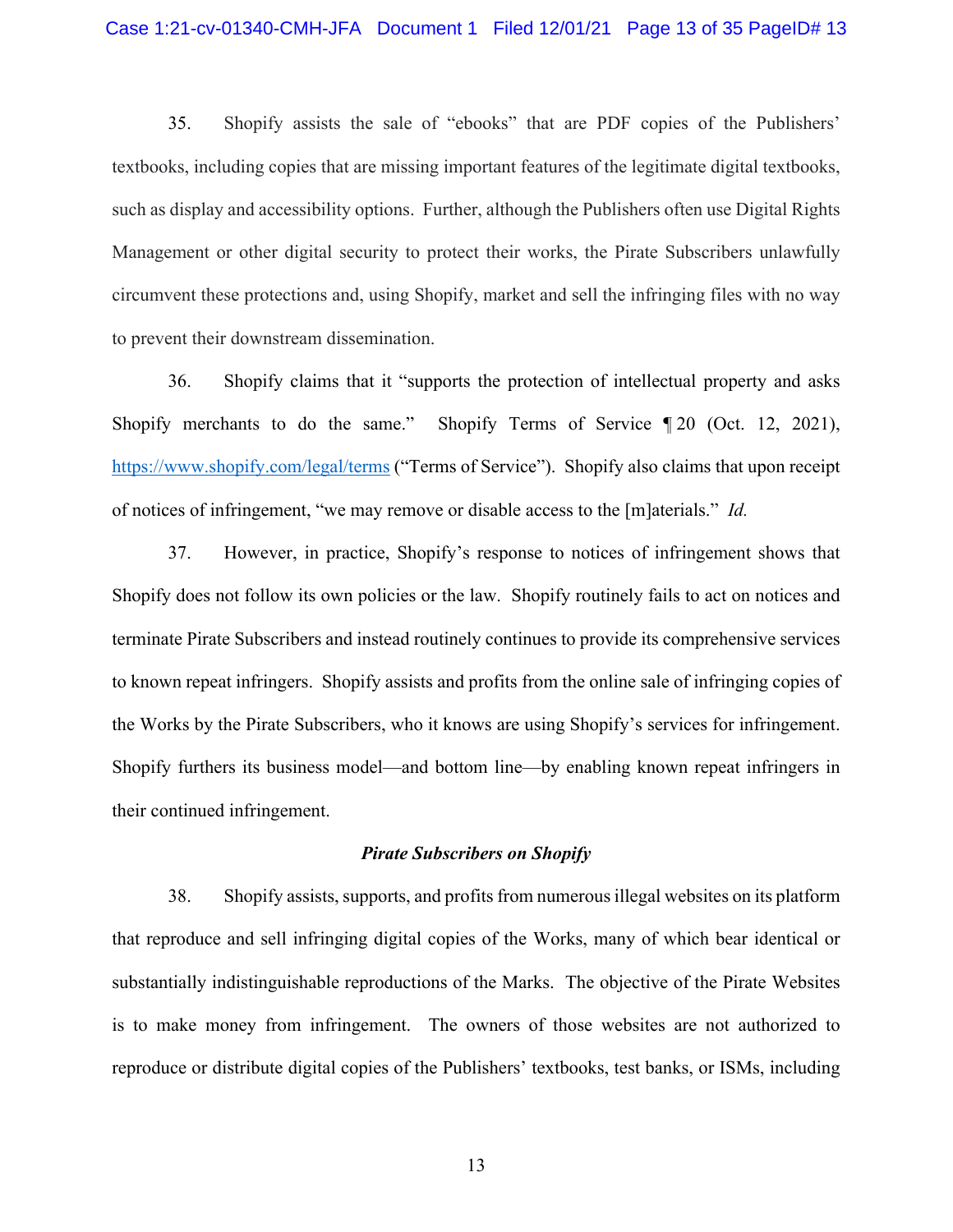## Case 1:21-cv-01340-CMH-JFA Document 1 Filed 12/01/21 Page 14 of 35 PageID# 14

the Works, nor are they authorized to use the Marks in any way. Nonetheless, as anyone, including Shopify, can see from glancing at the Pirate Websites, such websites not only sell pirated digital copies of the Publishers' textbooks, test banks, and ISMs—they are devoted to infringing conduct.

39. The Pirate Websites, which depend on Shopify to operate and exist in whole or in part on Shopify's computers or web servers, are highly interactive. Purchasers or prospective purchasers can interact with the Pirate Websites, including to communicate with the sellers via Shopify's tools, and, at the touch of a few keystrokes, purchase infringing copies of the Works. The Pirate Websites receive a significant number of visitors from consumers and prospective consumers located throughout the United States, including in the Commonwealth of Virginia.

40. Shopify tools enable the creation and display of the product pages on the Pirate Websites, which are designed to entice customers to buy the infringing products. The product pages typically include images of the covers of the Publishers' textbooks, which often display unauthorized reproductions of the Marks, and which are used to suggest, falsely, that the infringing products come from or are authorized or approved by Plaintiffs. The Pirate Subscribers use Shopify tools to upload these images to their stores, and, as Shopify explains, there is "[n]o need to worry about resizing or optimization - we do that for you." Shopify Ecommerce Website, https://www.shopify.com/tour/ecommerce-website (last visited Nov. 30, 2021). In addition, the product pages often specifically tout that the pirated digital copies of the Works can be downloaded or will be delivered instantly and that the files are compatible with any e-reader, tablet, or similar device.

41. The Pirate Subscribers also use Shopify tools to upload the infringing copies of the Works to the Pirate Websites and do so via Shopify-controlled servers. The Pirate Subscribers can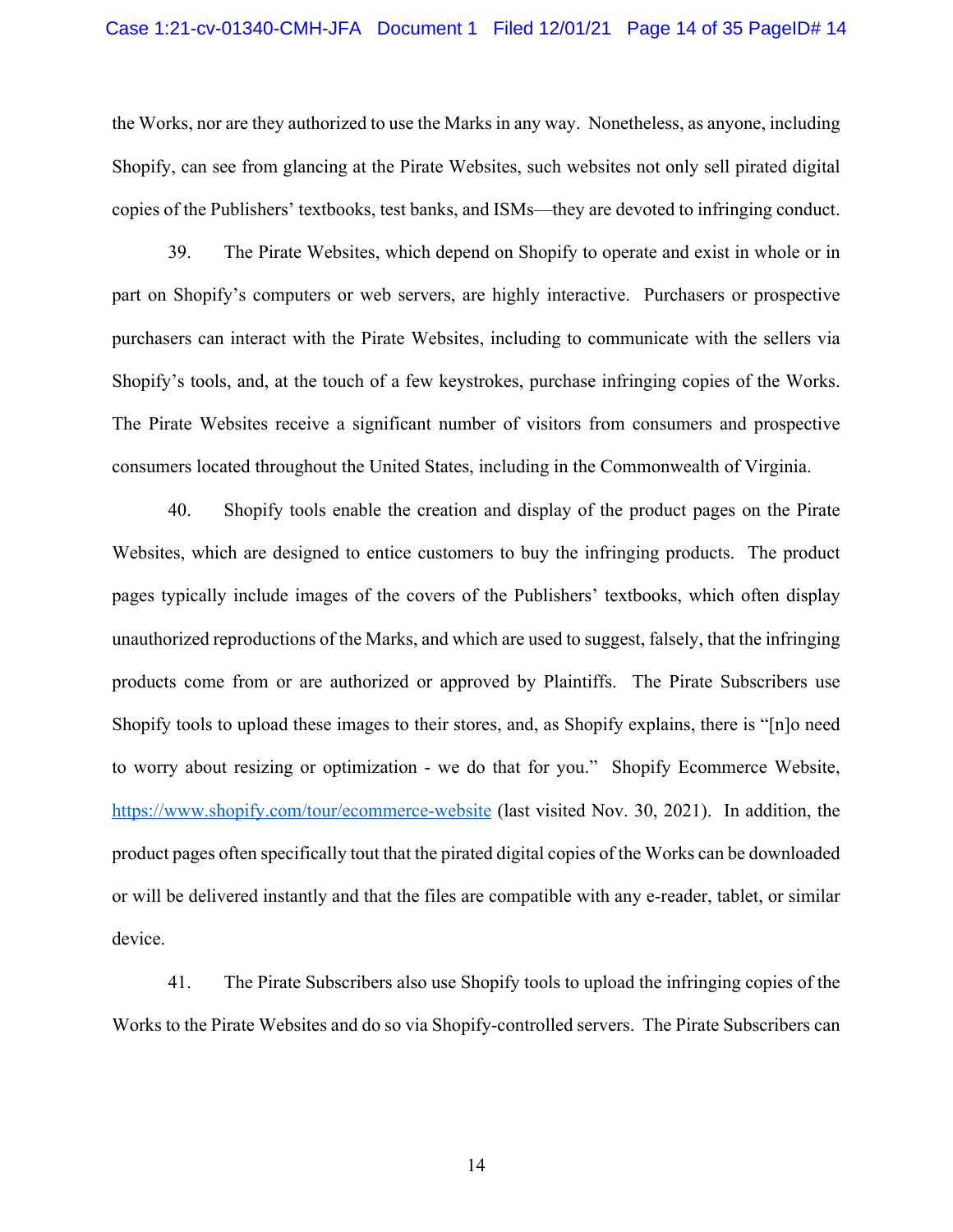## Case 1:21-cv-01340-CMH-JFA Document 1 Filed 12/01/21 Page 15 of 35 PageID# 15

also use Shopify tools to distribute the infringing files by enabling their direct download from the Pirate Websites.

42. Plaintiffs have purchased infringing copies of the Works, including those that bear copies of the Marks, from many of the Pirate Websites. Plaintiffs made a number of these purchases by direct digital download on the product page or checkout page. In these instances, the infringing files were hosted on and transmitted to Plaintiffs from servers in Ashburn, Virginia.

43. As described below, Shopify received repeated notices of infringement regarding the Pirate Subscribers using its services to infringe the Works and the Marks. These notices gave Shopify the *specific identities* of the Pirate Subscribers, referred to by their unique online storefront name, and the URLs pointing to representative samples of their infringing products. Thus, at all pertinent times, Shopify not only knew that the Pirate Subscribers were using its services to illegally copy, upload, sell, and distribute digital copies of the Works and illegally use the Marks, Shopify knew which specific subscribers were infringing.

44. Yet Shopify persistently turned a blind eye toward the massive infringement. Shopify condoned the illegal activity because it was popular with Shopify subscribers and acted as a draw in attracting and retaining subscribers who pay a monthly subscription fee to Shopify. Shopify subscribers, including Pirate Subscribers, also pay transaction fees or charges, including those that constitute a percentage of each infringing sale. If Shopify prevents its repeat infringer subscribers from using its services or makes its services less attractive for infringing uses, Shopify will enroll fewer new subscribers, lose existing subscribers, and lose revenue. With each additional infringing subscriber and each additional infringing sale, Shopify grows its revenues.

45. Plaintiffs are not compensated for the illegal copying and sale of the Works on Shopify. Such illegal sales displace the lawful acquisition of the Publishers' textbooks. That harm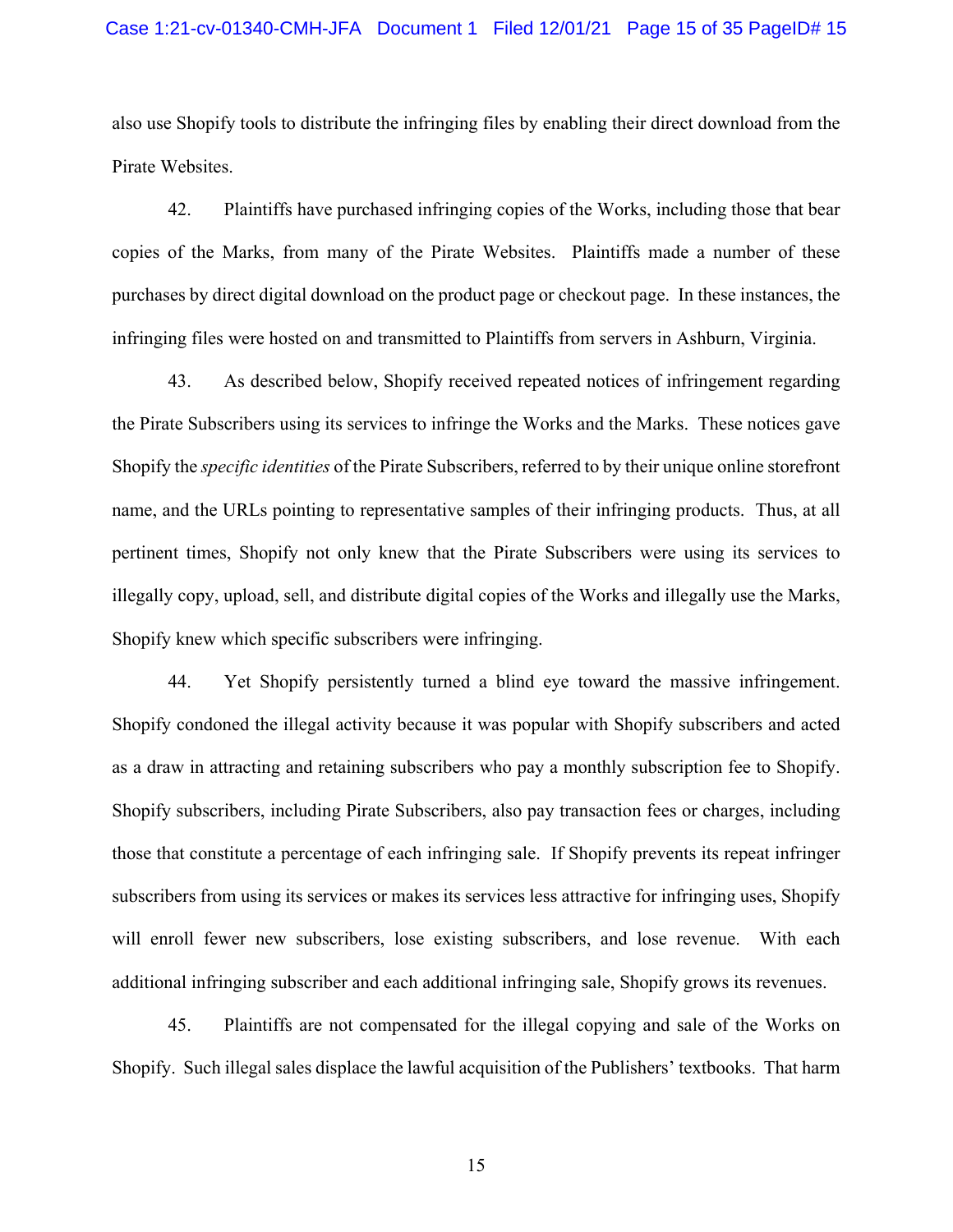## Case 1:21-cv-01340-CMH-JFA Document 1 Filed 12/01/21 Page 16 of 35 PageID# 16

has a ripple effect impacting the authors of the Works as well as the Publishers' ability to continue to invest in their publications and the creation of new works and scholarly contributions that benefit education as a whole. Further, the Pirate Subscribers advertise and sell infringing, digital copies of the Publishers' textbooks at a fraction of the price of the legitimate digital textbooks, thus diminishing their perceived value and resulting in lost sales.

46. In addition, the Pirate Subscribers' sale of infringing copies of the Publishers' test banks and ISMs encourages and facilitates academic cheating and undermines the integrity of the educational process. Moreover, the unauthorized access to these supplemental materials on Shopify compromises the value of the supplemental materials and, as a result, teaching professionals' adoption of the textbooks themselves.

47. Plaintiffs also suffer reputational injury when the Marks are unlawfully used in connection with the sale and offering for sale of illegitimate copies of the Works. Consumers who see a copy of the Marks on infringing products or in connection with the sale and offering for sale of the same are also likely to be confused and believe that the infringing products originate from Plaintiffs and that Plaintiffs authorized their copying and distribution through the Pirate Websites, which they did not.

## *Shopify Obstructs Submission of Infringement Notices*

48. Shopify imposes improper and unreasonable obstacles on rights owners who wish to submit infringement notices to protect their intellectual property from piracy.

49. Shopify has refused to process valid infringement notices that it receives at the email address that it provided to the U.S. Copyright Office for its designated agent to receive infringement notices pursuant to Digital Millennium Copyright Act ("DMCA") requirements. Shopify has rejected those notices and allowed them to fall into the abyss, even though they contain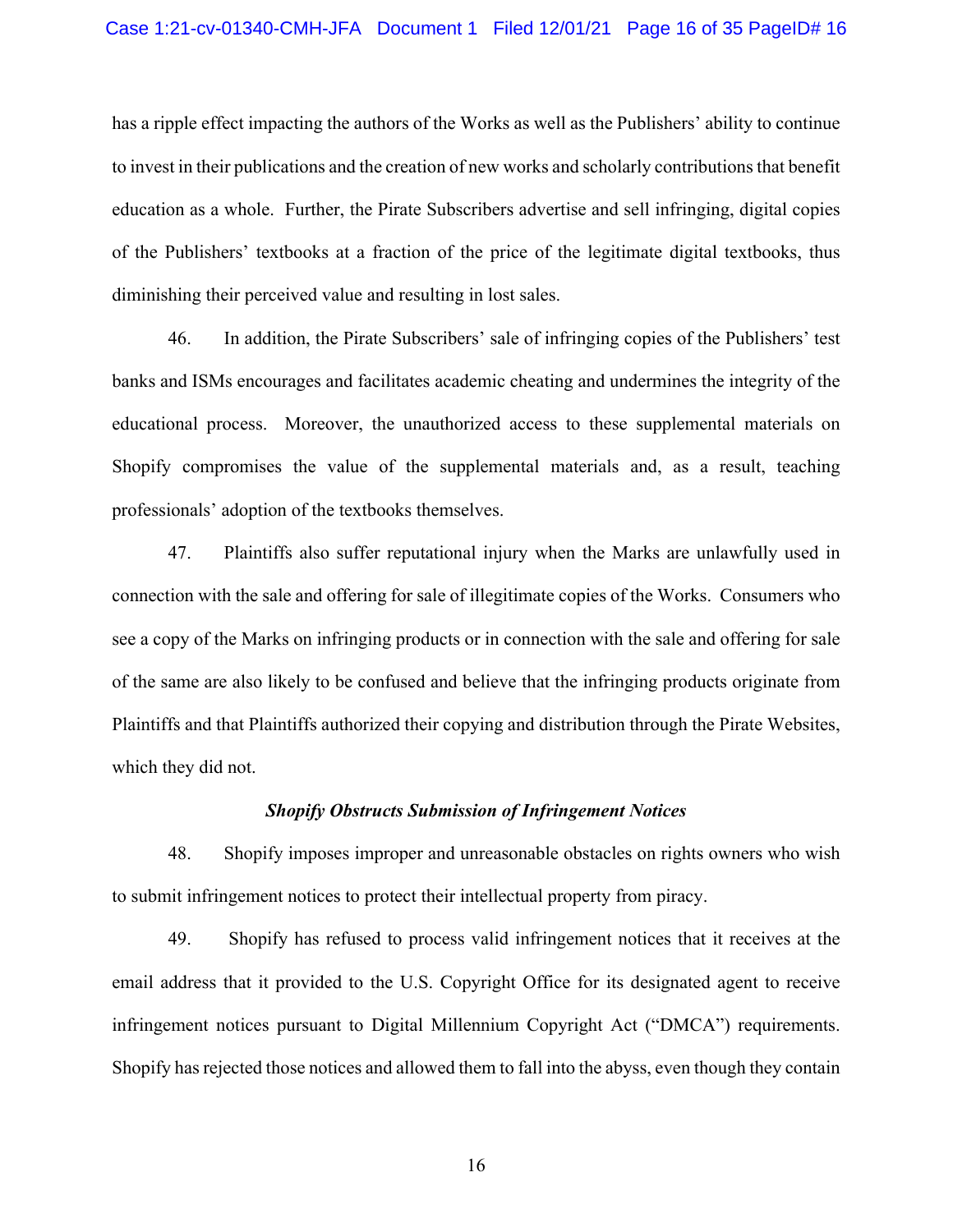the information required for a notice to be effective under the law. Shopify concocts various reasons that the notices are not "proper" when, in fact, they are valid.

50. For instance, Shopify has refused to process an infringement notice unless the copyright owner provided a URL to where the copyrighted work being infringed is lawfully commercialized. Shopify also has refused to process an infringement notice if it identifies infringements by two or more Shopify pirate stores or is not prepared and submitted using Shopify's multi-part online form. Shopify's practices are improper under the law. Shopify is not permitted to blind itself from notices concerning infringers and infringements on the grounds that they fail to include superfluous information or accede to Shopify's burdensome, formalistic submission requirements.

51. Shopify does not post on its website in a location reasonably accessible to the public the email address of its designated agent to receive notifications of infringement. The Shopify homepage (www.shopify.com) does not contain the email address of Shopify's designated agent. Nor does Shopify's homepage have any kind of search interface that could be used to find the email address of Shopify's DMCA agent.

52. Shopify's homepage includes hyperlinks to Shopify's Terms of Service, as well as a "Sitemap" that outlines and has hyperlinks to various pages on the Shopify site. *See generally* Terms of Service; Shopify Sitemap, https://www.shopify.com/sitemap (last visited Nov. 30, 2021). But neither the Terms of Service nor the Sitemap contain the email address of Shopify's designated agent.

53. The Terms of Service indicate that there is an online form to send a notice of infringement to Shopify's designated agent. *See* Terms of Service ¶ 20. That form is not publicly accessible. *See* DMCA Notice and Takedown Procedure, https://help.shopify.com/en/legal/dmca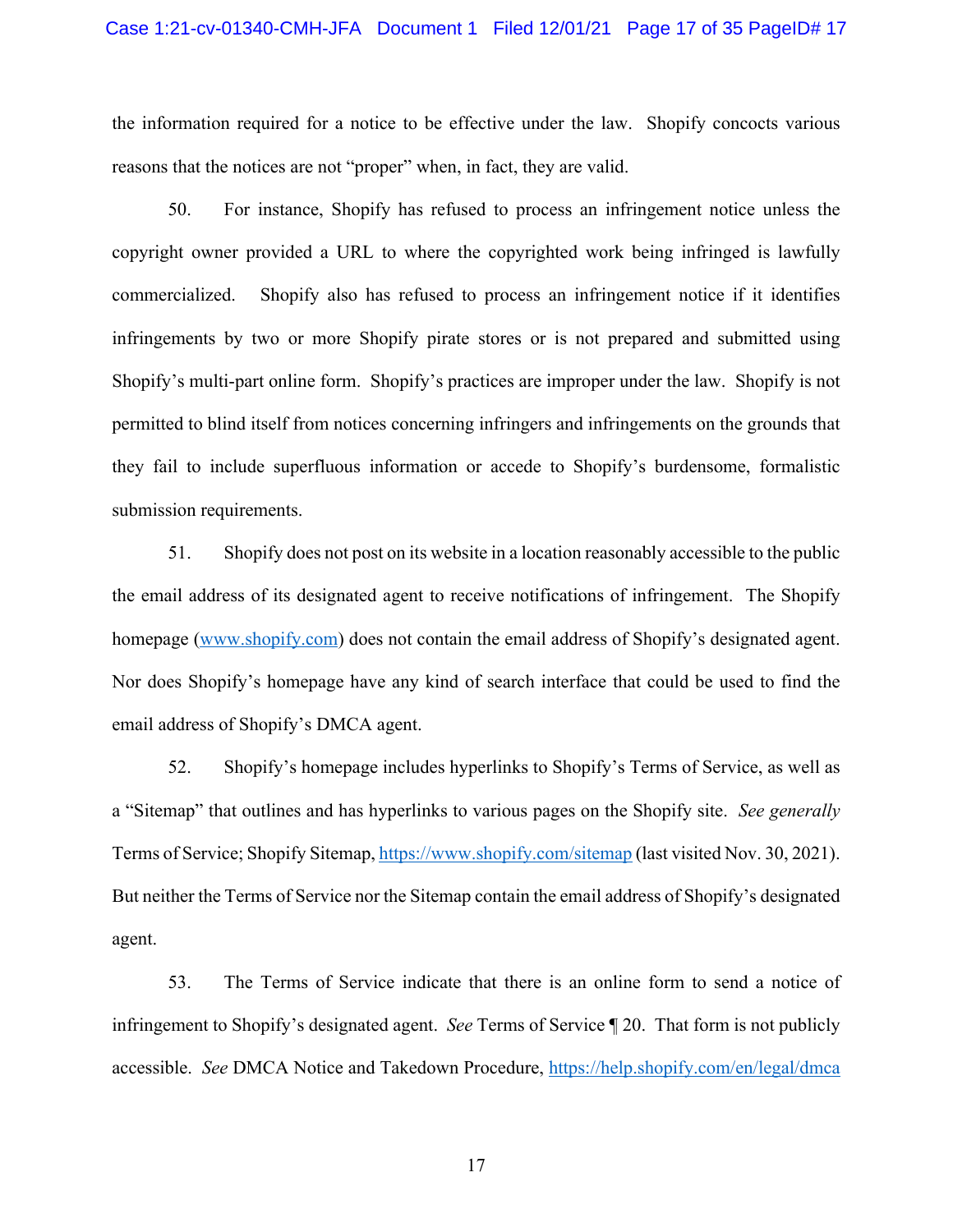(last visited Nov. 30, 2021). To access and submit that form, Shopify requires the copyright owner to create an account with Shopify and agree to Shopify's extensive Terms of Service (over 10,000 words and 18 hyperlinked documents).

54. A person can find the contact information of Shopify's designated agent only if they visit a section of Shopify's website that is referred to as the "Shopify Help Center." *See* Shopify Help Center, https://help.shopify.com/en (last visited Nov. 30, 2021). At that page, Shopify points the user in various directions—including how to "Start," "Sell," "Manage," "Market," and "Expand" with Shopify. The page has a search interface for querying what Shopify calls "documentation." If a visitor knows to input "DMCA" into the search interface, selects the "Copyright and Trademark" webpage result, and scrolls to the seventh section of the webpage, only then will the user find the designated agent. *See Copyright and Trademark*, Shopify Help Center, https://help.shopify.com/en/manual/your-account/copyright-and-trademark (last visited Nov. 30, 2021). Hiding the contact information of its DMCA designated agent behind layers of pages, links, and searches is improper.

55. Shopify's above-described practices discourage the submission of infringement notices.

## *Plaintiffs' Infringement Notices to Shopify*

56. Even when Shopify receives and does not reject a given infringement notice, Shopify routinely continues to provide services to specific, identified repeat infringers who are subscribers of Shopify to further aid and support their ongoing infringement. Shopify also sometimes fails to remove or disable access to specific infringing files identified in infringement notices.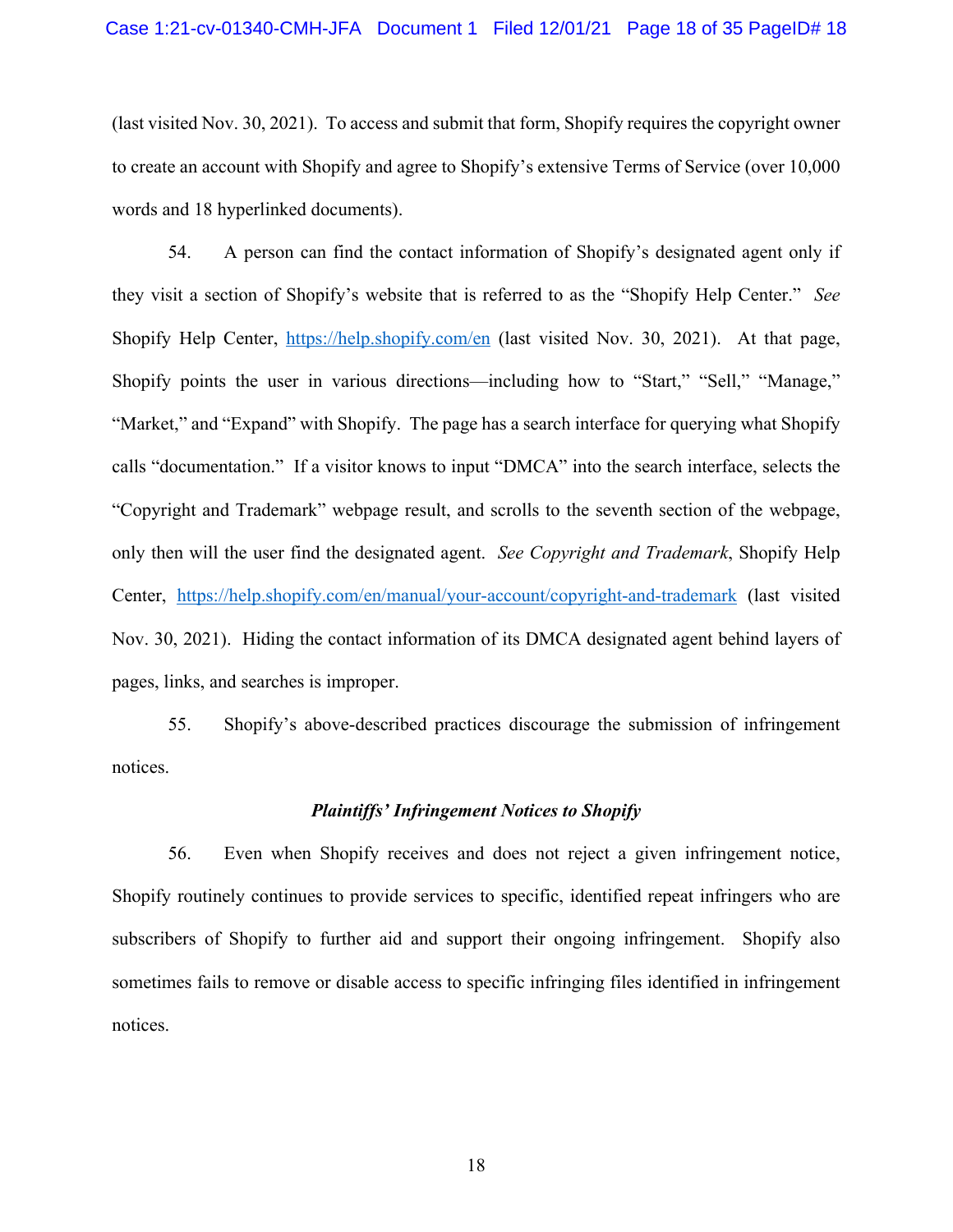57. With respect to the Works and the Marks, between 2017 and 2021, Shopify received more than 32,000 unique URLs pointing to infringing works across hundreds of separate Notices, provided under penalty of perjury, detailing specific instances of particular Pirate Subscribers using Shopify services to infringe. Each infringement Notice identified the Pirate Website as well as the location on the Pirate Website of infringing Works and/or Marks.

58. These Notices to Shopify were written communications, directed to Shopify's designated agent to receive infringement notices, containing a physical or electronic signature of a person authorized to act on behalf of Plaintiffs. Because multiple copyrighted works and trademarks were being infringed on each Pirate Website, the Works and Marks listed in the Notices served only as representative examples. The Notices stated that the Shopify subscribers at issue were not authorized to reproduce or distribute any of the infringing files they sell. Indeed, the Notices represented only a fraction of the Pirate Subscribers' infringements that occurred on Shopify in the same time frame.

59. In addition, the Notices identified the infringing content that was to be removed or access to which was to be disabled and provided precise information for Shopify to locate such content, including URLs pointing to specific product pages (and to a specific location on Shopify's servers). The Notices also contained information for Shopify to contact the complaining party, including an email address, telephone number, and physical address. In addition, the Notices contained a statement that the complaining party had a good faith belief that use of the content in the manner complained of was not authorized by the copyright or trademark owner, its agent, or the law.

60. The Notices concerned clear and unambiguous infringing activity on Shopify by Pirate Subscribers via their Pirate Websites—that is, the unauthorized reproduction, sale, and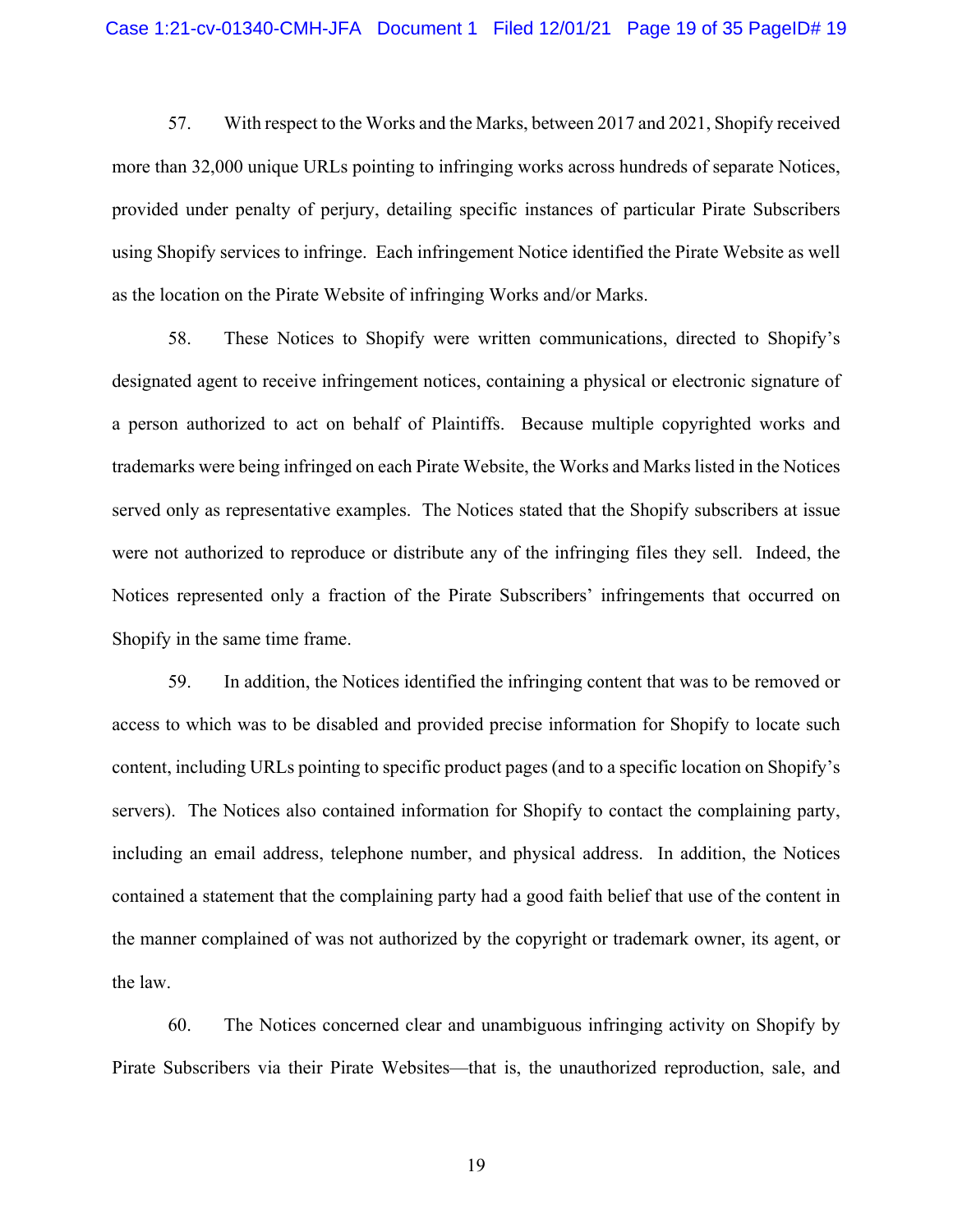distribution of digital copies of the Works and the unauthorized use of the Marks in connection with the advertising, sale, offering for sale, and distribution of the Works. There is no plausible legal justification for Shopify's subscribers to engage in that activity, or for Shopify to continue to enable, assist, and profit from it.

61. Shopify was in a unique position to prevent further infringement by the Pirate Subscribers. While pirates often attempt to conceal their real identities, Shopify's business records contain critical information about the Pirate Subscribers. Shopify also has financial information for its subscribers and the ability to verify the identity of its subscribers. Shopify knows the IP addresses from which the Pirate Subscribers are operating the Pirate Websites, as well as the email addresses the Pirate Subscribers use. Shopify has the means to communicate directly with the Pirate Subscribers to notify them of infringement notices, as well as determine if a particular Pirate Subscriber is operating other infringing websites using Shopify's services. And when a Shopify subscriber is caught infringing, Shopify is in the unique position to terminate the subscriber's Shopify account and cease providing services to that Pirate Subscriber, halting the infringement.

62. Apart from attesting to a glimpse of the sheer volume of infringing activity on Shopify's platform, the Notices have identified hundreds of specific Pirate Websites engaged in flagrant and serial infringement, without Shopify terminating their accounts. Moreover, each of the Notices mentioned below included a representative list of URLs to infringing product pages through which the Works were sold and/or the Marks were used. To cite a few examples:

> • Beginning on September 9, 2020, Shopify received Notices relating to a Pirate Subscriber with a Pirate Website at dexdwall.myshopify.com. Despite receiving at least 33 separate Notices over a 20-month period, with at least 408 unique URLs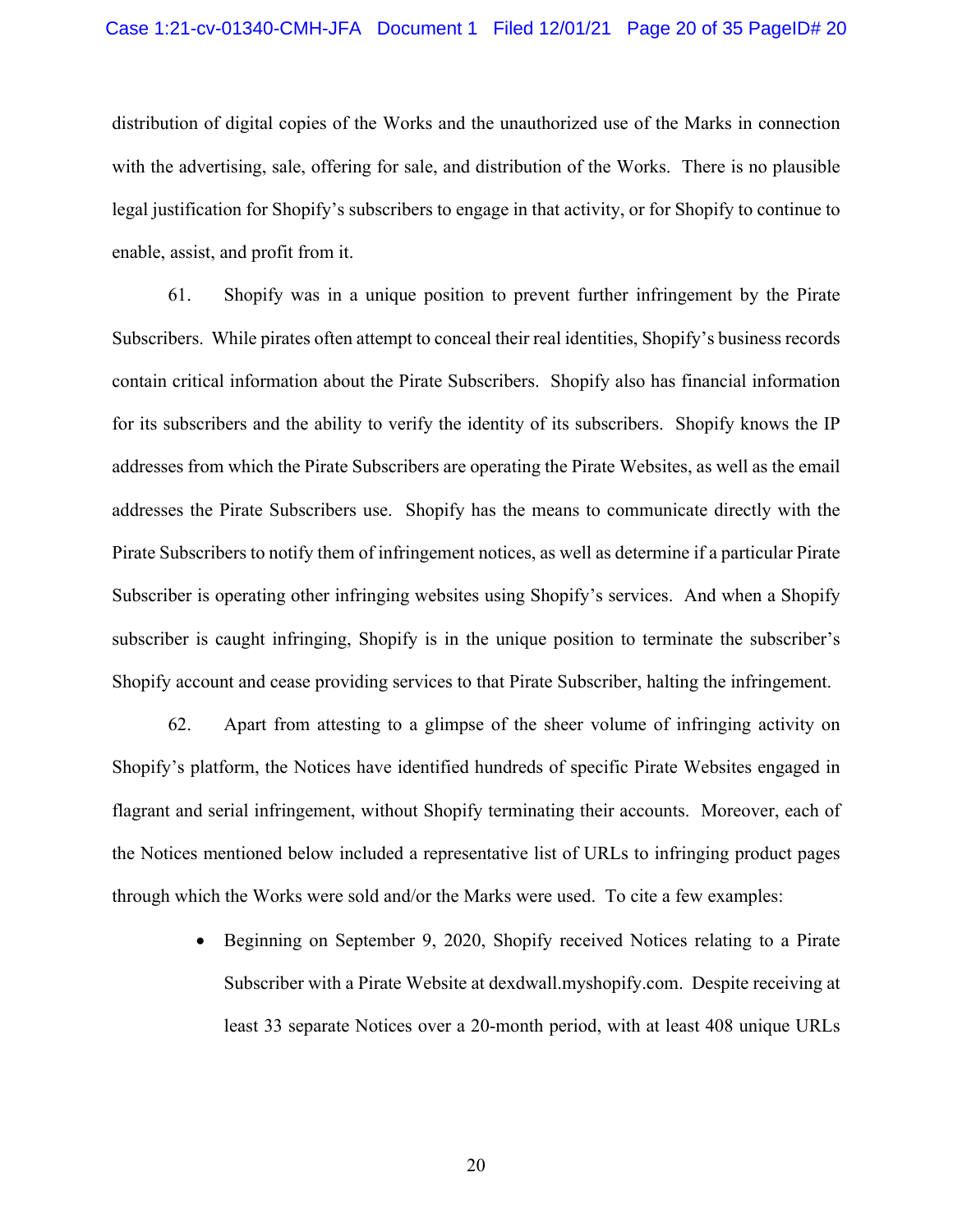pointing to infringing works across those Notices, Shopify continued to provide its services to assist and support this Pirate Subscriber's infringement.

- Beginning on June 17, 2020, Shopify received Notices relating to a Pirate Subscriber with a Pirate Website at mosac.club. Despite receiving at least 14 separate Notices over a 4-month period, with at least 184 unique URLs pointing to infringing works across those Notices, Shopify continued to provide its services to assist and support this Pirate Subscriber's infringement. That same Pirate Subscriber operated an additional Pirate Website at atiso.club, with respect to which Shopify received Notices on at least 14 different days during a 4-month period, commencing on June 17, 2020, with at least 155 unique URLs pointing to infringing works across those Notices. Yet Shopify continued to provide its services to assist and support this Pirate Subscriber's infringement.
- Beginning on May 15, 2020, Shopify received Notices relating to a Pirate Subscriber with a Pirate Website at panend.myshopify.com. Despite receiving at least 41 separate Notices concerning this Pirate Subscriber over a 13-month period, with at least 458 unique URLs pointing to infringing works across those Notices, Shopify continued to provide its services to assist and support this Pirate Subscriber's infringement.
- Beginning on May 15, 2020, Shopify received Notices relating to a Pirate Subscriber with a Pirate Website at prolium.myshopify.com. Despite receiving at least 25 separate Notices over a 10-month period, with at least 230 unique URLs pointing to infringing works across those Notices, Shopify continued to provide its services to assist and support this Pirate Subscriber's infringement.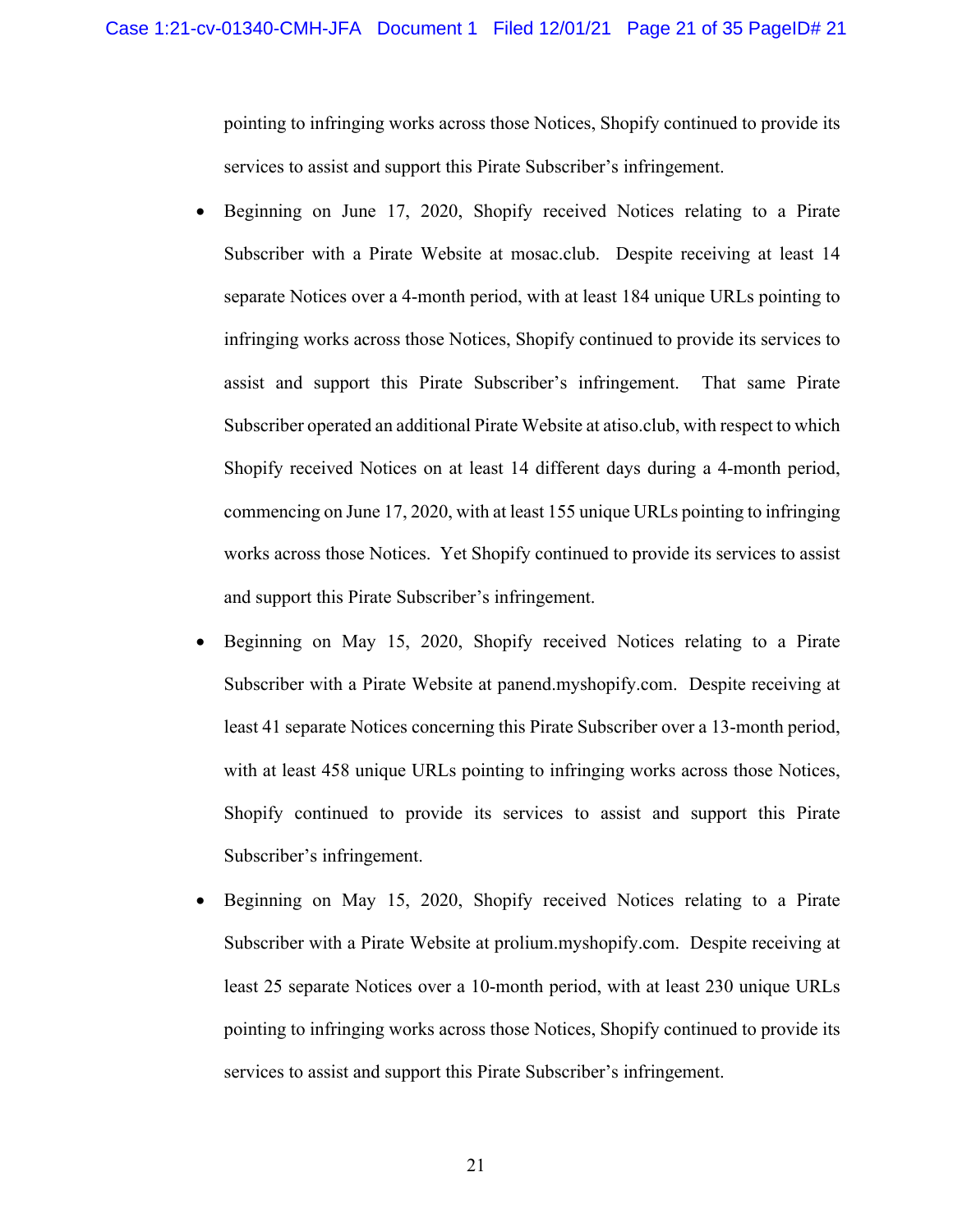- Beginning on June 4, 2018, Shopify received Notices relating to a Pirate Subscriber with a Pirate Website at tys-cheap-audiobook.myshopify.com. Despite receiving at least 19 separate Notices during a greater than 3-year period, with at least 87 unique representative URLs pointing to infringing works across those Notices, Shopify continued to provide its services to assist and support this Pirate Subscriber's infringement.
- Beginning on March 10, 2021, Shopify received Notices indicating that a Pirate Subscriber with a Pirate Website at batches88.myshopify.com was infringing certain Marks. Despite receiving at least 17 separate Notices over a 4-month period, with at least 150 unique representative URLs pointing to infringing uses of the Marks across those Notices, Shopify continued to provide its services to assist and support this Pirate Subscriber's infringement.
- Beginning on June 9, 2021, Shopify received Notices indicating that a Pirate Subscriber with a Pirate Website at jedelstore.com was infringing certain Marks. Despite receiving at least 15 separate Notices over a 4-month period, with at least 110 unique representative URLs pointing to infringing uses of the Marks across those Notices, Shopify continued to provide its services to assist and support this Pirate Subscriber's infringement.

63. The examples in the foregoing paragraphs are just a snapshot of widespread infringing activity and repeat infringement by the Pirate Subscribers via their Pirate Websites. These examples amply illustrate that repeat infringers have not faced a realistic prospect of Shopify terminating their accounts. Rather than lose revenue by terminating the accounts of repeat infringers, Shopify routinely looks the other way.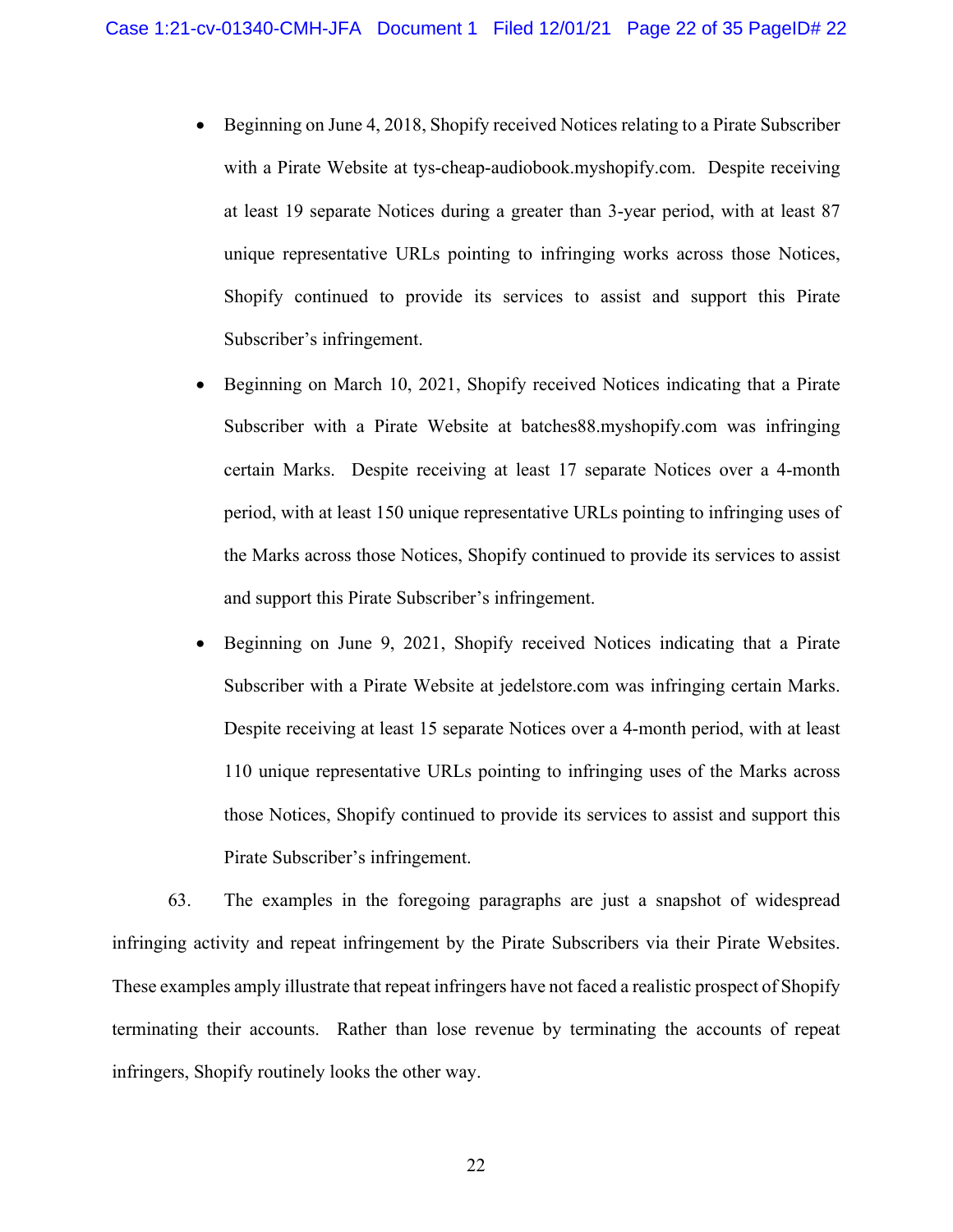64. The Notices to Shopify are just the tip of the iceberg. The universe of infringement notices to Shopify includes notices from other copyright and trademark rights holders across multiple industries. Shopify learns about the infringing activities of specific Shopify subscribers in multiple ways, including, *inter alia*, the Notices described herein as well as infringement notices from other rights holders.

65. Shopify also does not prevent the Pirate Subscribers from starting and operating new websites using Shopify services and selling the same infringing works, even after Shopify takes belated action as to the original infringing website using its services. For example, there have been Pirate Websites at emedbooks.com, emedbooks.net, emedbooks.myshopify.com, and emedbooks.org. On October 7 and 14, 2020, after receiving Notices of infringement by emedbooks.com concerning *HESI Comprehensive Review for the NCLEX-RN Examination*, 4th edition, Shopify removed the infringing copy of the Work. But by August 25, 2021, emedbooks.myshopify.com was listing an infringing copy of the same Work, and on September 1, 2021, emedbooks.org also began listing an infringing copy of the same Work. On the face of it, these Pirate Websites are operated by the same Pirate Subscriber. Shopify has a wealth of information that it obtains via account activity—including registration, payments, IP logs, and email communications—that could be used to identify and prevent Pirate Subscribers from simply starting new infringing websites after getting caught on their original websites.

66. Apart from Shopify's failure to act as to repeat infringers, Shopify has failed to remove or disable access to the files of the infringing Works and specific URLs leading to product pages on which the infringing Works are sold, as specified in the Notices. Hundreds or more of such specific URLs, each pointing to a particular infringing Work, appeared in three or more separate Notices. Some such specific URLs were included in at least five separate Notices.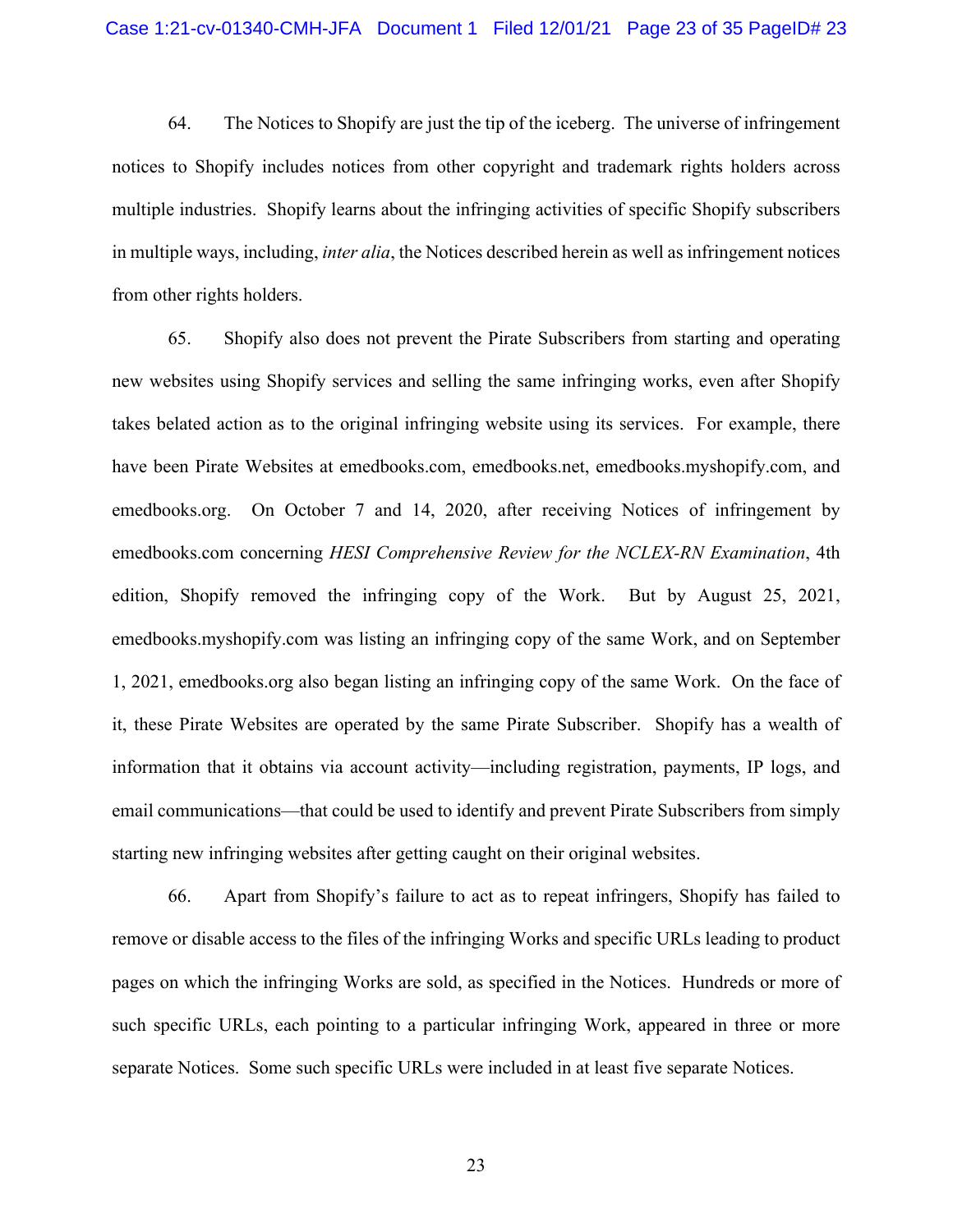67. For example, Shopify received Notices of infringement of the Work *Hole's Human Anatomy & Physiology*, 14th edition, at the same specific URL on the following dates: June 25, 2019, July 21, 2019, May 15 and 21, 2020, and February 17, 2021. Shopify ignored the first four Notices.

68. Similarly, Shopify received Notices of infringement of the Work *Chemistry: The Molecular Nature of Matter and Change with Advanced Topics*, 8th edition, at the same specific URL on the following dates: June 25, 2019, July 21, 2019, May 21 and 27, 2020, and February 17, 2021. Again, Shopify ignored the first four Notices.

## *The Infringement and Repeat Infringers Are No Accident*

69. Shopify has the full legal right and technical ability to prevent or limit the infringements occurring on its platform. Shopify is a "closed system" in terms of who can become a Shopify merchant. Shopify controls which persons it will permit as merchants on its platform. To become a Shopify merchant, merchants must apply on the Shopify website and provide identifying and financial information, and after an initial 14-day trial period merchants must begin paying Shopify a monthly fee as a subscriber. Shopify regulates what its merchants are permitted to sell and what they are prohibited from selling. Shopify actively monitors and controls what its merchants sell on its platform and monitors and controls the Shopify online stores themselves.

70. Shopify requires any subscriber with a Shopify account to agree to Shopify's Terms of Service, which incorporate Shopify's Acceptable Use Policy. *See generally* Terms of Service; Acceptable Use Policy. Shopify's Terms of Service provide Shopify with the legal right to suspend or terminate accounts of merchants for any reason, including those merchants who use Shopify's services for infringement. *See* Terms of Service *¶¶* 5.3, 15.5, 20. Shopify's Terms of Service also make clear that Shopify has the right and ability to remove "materials," which include digital files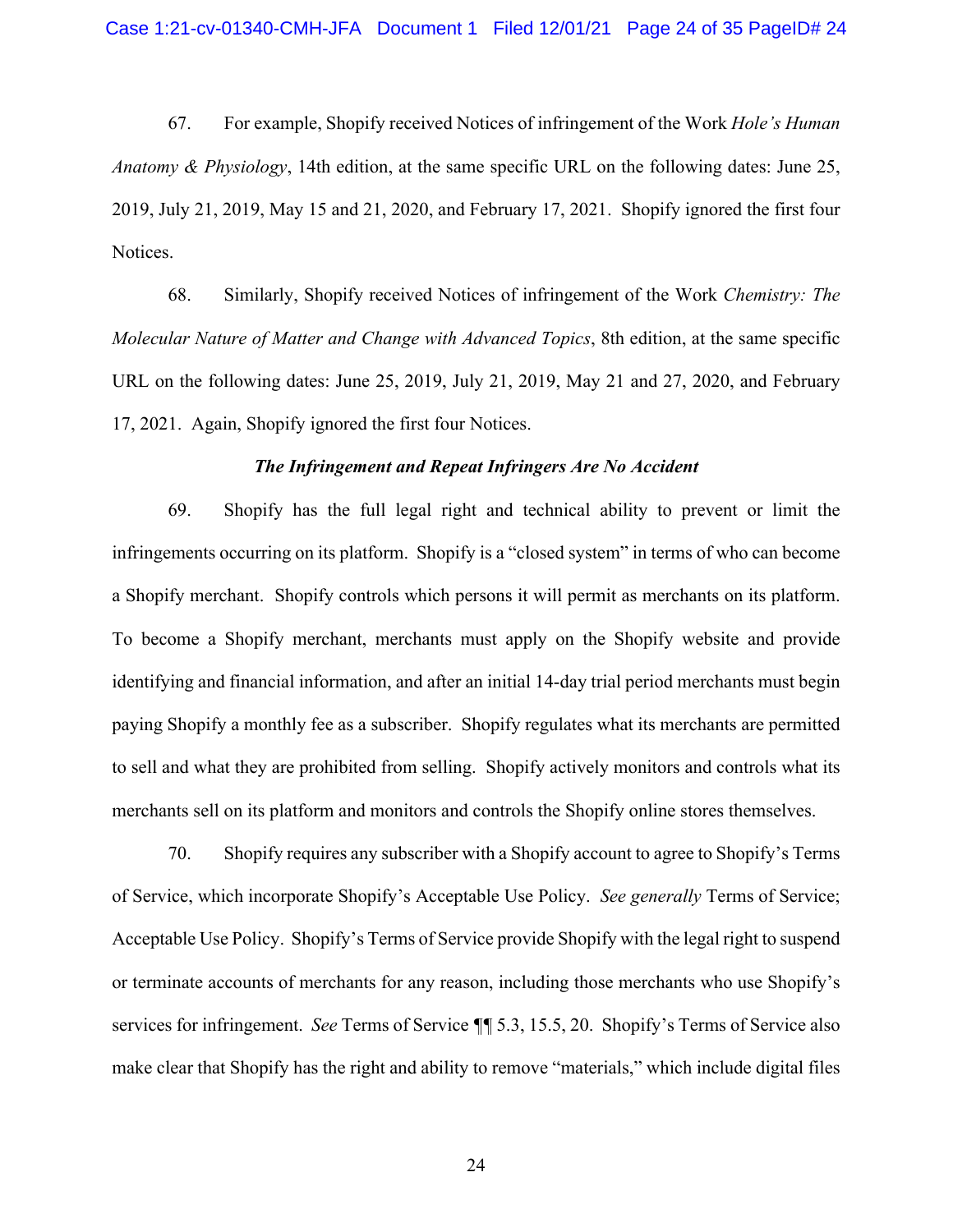## Case 1:21-cv-01340-CMH-JFA Document 1 Filed 12/01/21 Page 25 of 35 PageID# 25

and images, and suspend or terminate accounts, if the products sold on a Shopify store or the "[m]aterials uploaded or posted to a [s]tore" violate the Terms of Service or the Acceptable Use Policy. *See id. ¶¶* 5.3, 20. Notwithstanding these policies, rights, and abilities, Shopify consistently neglects its responsibility to prevent or limit infringement. Instead, Shopify deliberately facilitates, supports, and profits from the infringing activities complained of herein.

71. Shopify proclaims that its Trust and Security team actively monitors Shopify's platform for compliance with its Acceptable Use Policy, which expressly prohibits merchants from offering goods or services that "infringe on the copyright or trademarks of others." Acceptable Use Policy ¶ 6. Shopify also states that it uses AI algorithms to actively monitor and police the platform for compliance. Shopify's President has explained that "moderation" of Shopify is a "critical part" of the company, and that, over time, Shopify's AI algorithms are improving. Nilay Patel, *How Shopify's Network of Sellers Can Take On Amazon*, The Verge (May 4, 2021, 9:30

AM), https://www.theverge.com/22417825/shopify-harley-finkelstein-interview-onlineshopping-amazon-apple.

72. Furthermore, Shopify supports and promotes its subscribers' websites, including the Pirate Websites. In addition to the marketing and advertising services described above, in its Terms of Service, Shopify reserves the right to "use the names, trademarks, service marks and logos associated with [a subscriber's website]" to promote its platform. Terms of Service *¶* 9.4.

73. Shopify specifically encourages subscribers to sell digital copies of books on Shopify. Shopify tells prospective and existing Shopify subscribers that they "can sell [their] ebooks online" and "[g]et all the training and tools [they] need to start [their] ebook business." Shopify Ebooks, https://www.shopify.com/sell/ebooks (last visited Nov. 30, 2021). Indeed,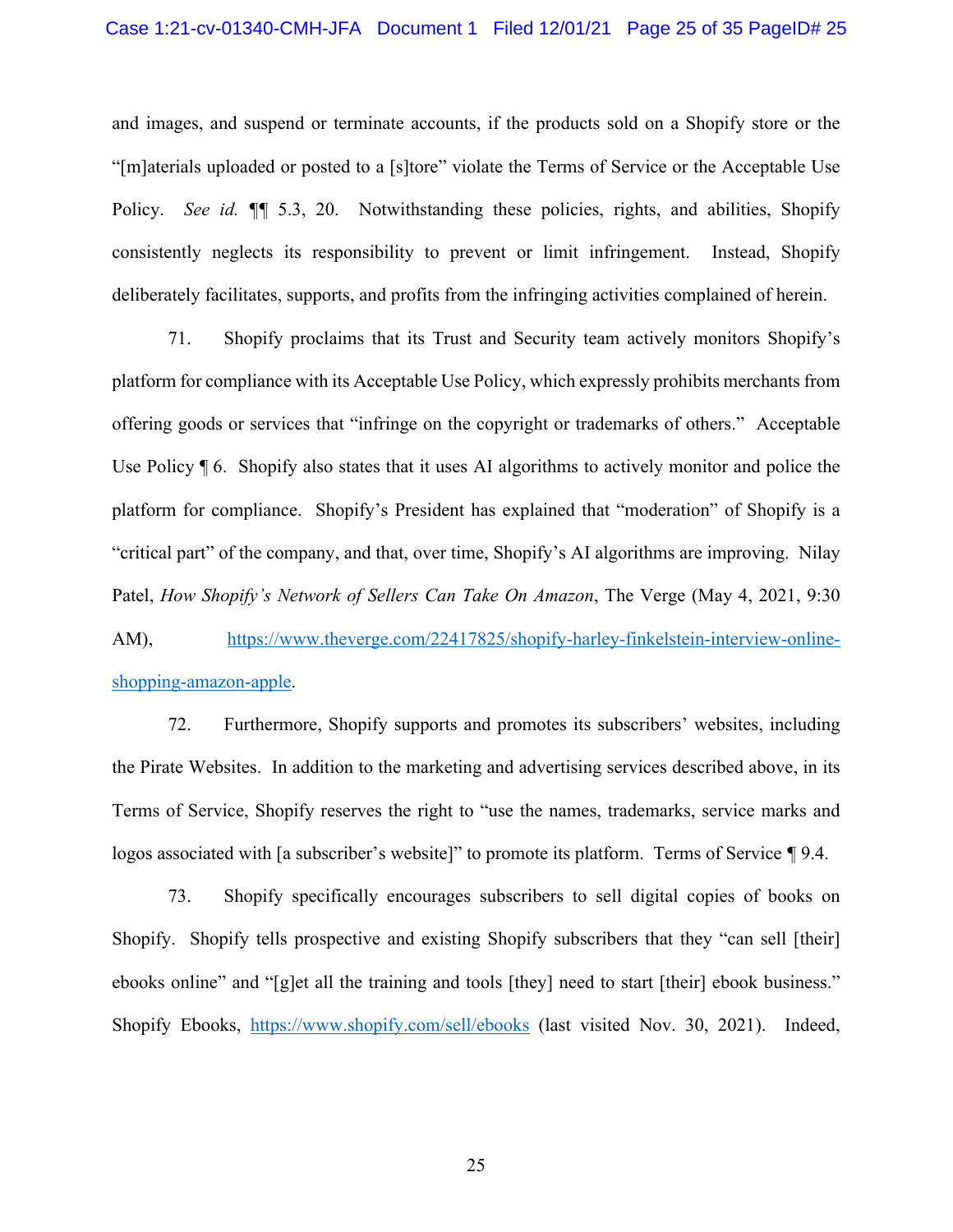Shopify attempts to retain its current subscribers and attract new subscribers by touting that "Shopify is an excellent ecommerce platform for selling ebooks and other digital products." *Id.*

74. Not only does Shopify specifically invite this high-risk activity, but instead of effectively mitigating the risks it has created, it engages in practices that encourage infringement. With a wink and a nod, Shopify may tell subscribers that they must legally own the rights to the ebook that they are selling. But existing or prospective Shopify subscribers are enticed by the lure of fast, easy money through illegal ebook sales, without regard to any fine-print Shopify prohibitions against infringement. Shopify does nothing to authenticate the subscriber's legal right to sell copyrighted works published by others, despite maintaining its team of individuals in the Trust and Security department who claim to actively monitor Shopify's online marketplace for compliance with its purported rules. Moreover, when Shopify receives the Notices, Shopify is put on notice that the Pirate Subscriber is operating a Pirate Website, not someone lawfully selling an ebook, test bank, or ISM.

75. Shopify's practices encouraging infringement and its reluctance to terminate repeat infringers allow Shopify to have as many subscribers as possible on its platform and to profit from those subscribers and sales of infringing works. Indeed, Shopify has stated in public securities filings that "[t]he more a merchant sells on our platform, the more revenue we generate as they process more transactions, upgrade plans, sell through new sales channels, ship more products, and use additional solutions." *See* Shopify Inc., S.E.C. Form 40-F ex. 1.1, at 17 (Feb. 17, 2021), https://d18rn0p25nwr6d.cloudfront.net/CIK-0001594805/c3898d01-52b6-4d9b-87dc-21744e8ba90d.pdf. Shopify has a clear, obvious, and direct financial interest in the infringing activities of the Pirate Websites.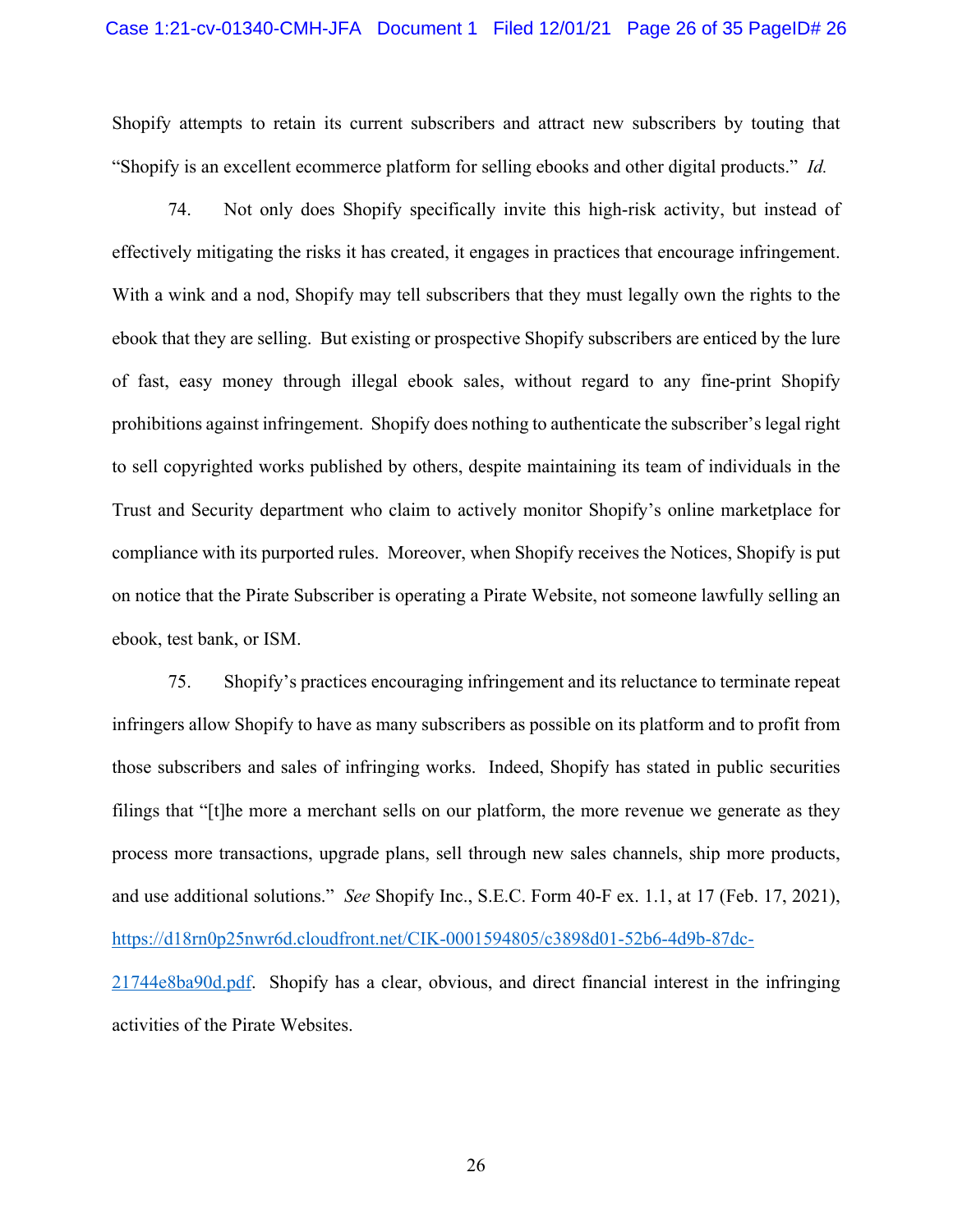## Case 1:21-cv-01340-CMH-JFA Document 1 Filed 12/01/21 Page 27 of 35 PageID# 27

76. Shopify has two major revenue streams: "subscription solutions" and "merchant solutions." Subscription solutions include the monthly fees that the merchants remit to Shopify, currently ranging from \$29 ("Basic Shopify") to \$299 ("Advanced Shopify"), depending on the features the merchants require. *See* Shopify Pricing, https://www.shopify.com/pricing (last visited Nov. 30, 2021). Shopify also offers an additional plan called "Shopify Plus," which has more complex features and additional benefits and which Shopify sells at a starting rate that is several times that of Advanced Shopify. *See id.* Some of these subscription agreements also have pricing with a variable component based on the merchant's volume of sales.

77. "Merchant solutions" are largely transaction-based and include non-recurring fees or charges, which vary based on the merchant's particular subscription plan with Shopify, as well as the method of payment used. For example, online sales paid with credit cards and processed through Shopify Payments incur a charge of 2.4% to 2.9% of the sale price, plus another 30 cents. *See id.* For online transactions processed via third-party payment processor services, Shopify charges a transaction fee that is between 0.5% and 2% of the sale price. *See id.* Thus, the more infringing ebooks, test banks, and ISMs Shopify subscribers sell online, the more money Shopify makes.

78. As highlighted above, despite its alleged policies, and despite receiving numerous infringement notices concerning blatantly illegal commercial piracy by repeat infringers, Shopify knowingly and routinely permitted numerous identified repeat infringers to continue to use Shopify's platform and related services to infringe. Shopify had the right, ability, and responsibility to curtail the infringement, including by suspending or terminating the hosting and other services that Shopify provides to these egregious repeat infringers. Instead, Shopify knowingly and intentionally continued to assist the Pirate Subscribers with their infringement of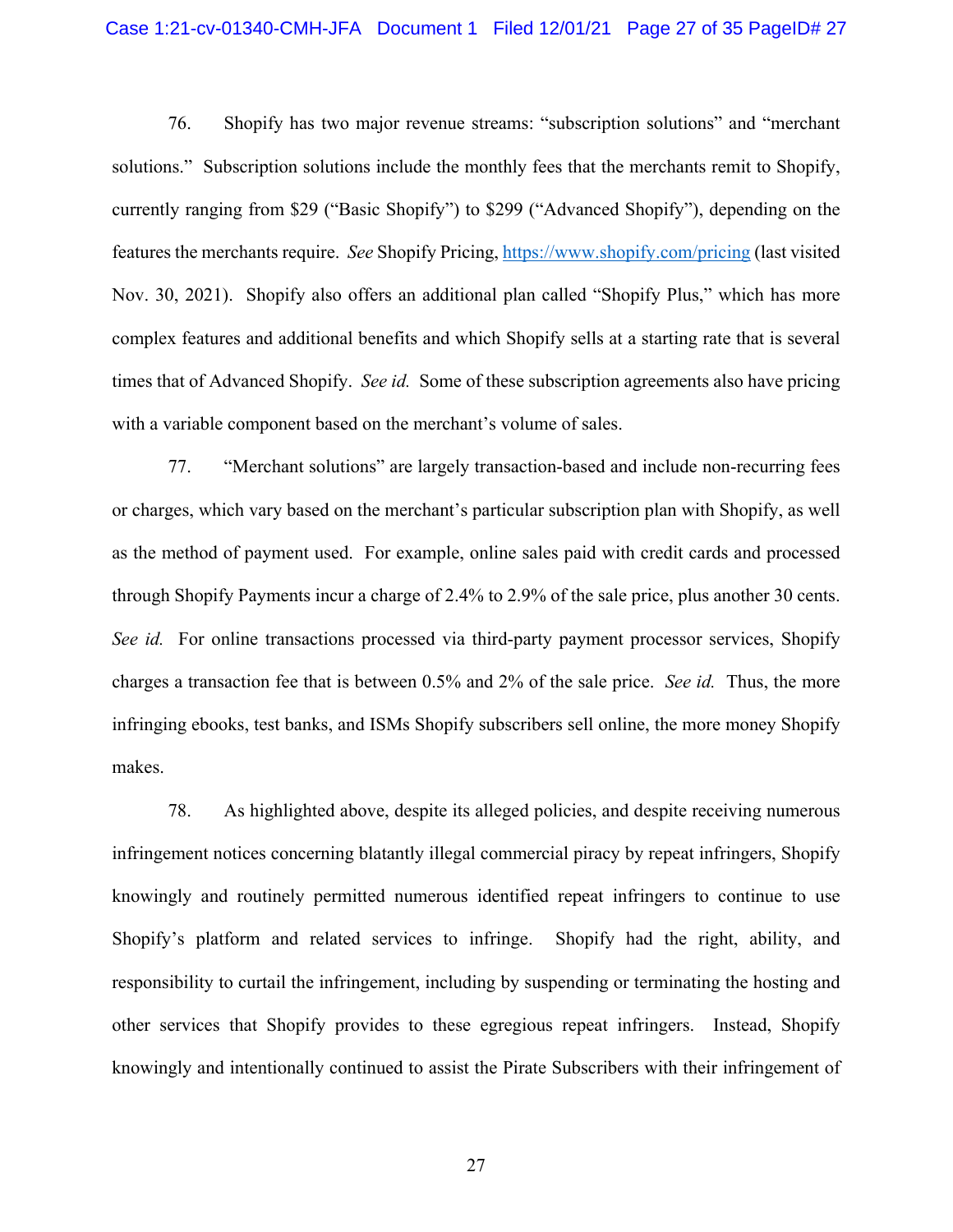## Case 1:21-cv-01340-CMH-JFA Document 1 Filed 12/01/21 Page 28 of 35 PageID# 28

the Works and the Marks. Shopify's continued provision of services to these known repeat infringers materially contributed to the direct infringement taking place via the Pirate Websites, with Shopify profiting directly from those infringements.

79. Shopify also deliberately hinders Plaintiffs' efforts to enforce their rights against Pirate Subscribers who are using Shopify to infringe. Shopify's Terms of Service and Privacy Policies permit Shopify to disclose the identities of the operators of the Pirate Websites. But Shopify has not done so. Instead, Shopify opts to provide an anonymous, perceived safe haven for subscribers to commit further infringement. Even when the Publishers serve Shopify with injunctions and discovery orders issued by federal courts, which call for information regarding subscribers who operate enjoined infringing websites on Shopify, Shopify refuses to comply.

80. The Publishers have sued the operators of certain infringing websites on several occasions in U.S. District Courts. In those cases, the Publishers obtained temporary restraining orders that included a requirement that service providers immediately identify the operators of the defendants' websites and provide information about their infringing sales, other websites, and financial accounts. In each instance that this occurred, Shopify steadfastly refused to disclose the defendants' identities, as well as their financial information linked to their Shopify accounts (which were subject to court-ordered asset freezes in addition to the discovery orders), and the other information called for by the court orders—even though Shopify's Terms of Service with its subscribers gave it the unequivocal right to do so, and the court orders clearly and unequivocally applied to Shopify. By refusing to respond to the court orders and hiding the identities of the defendant pirates, Shopify protected their infringing activities.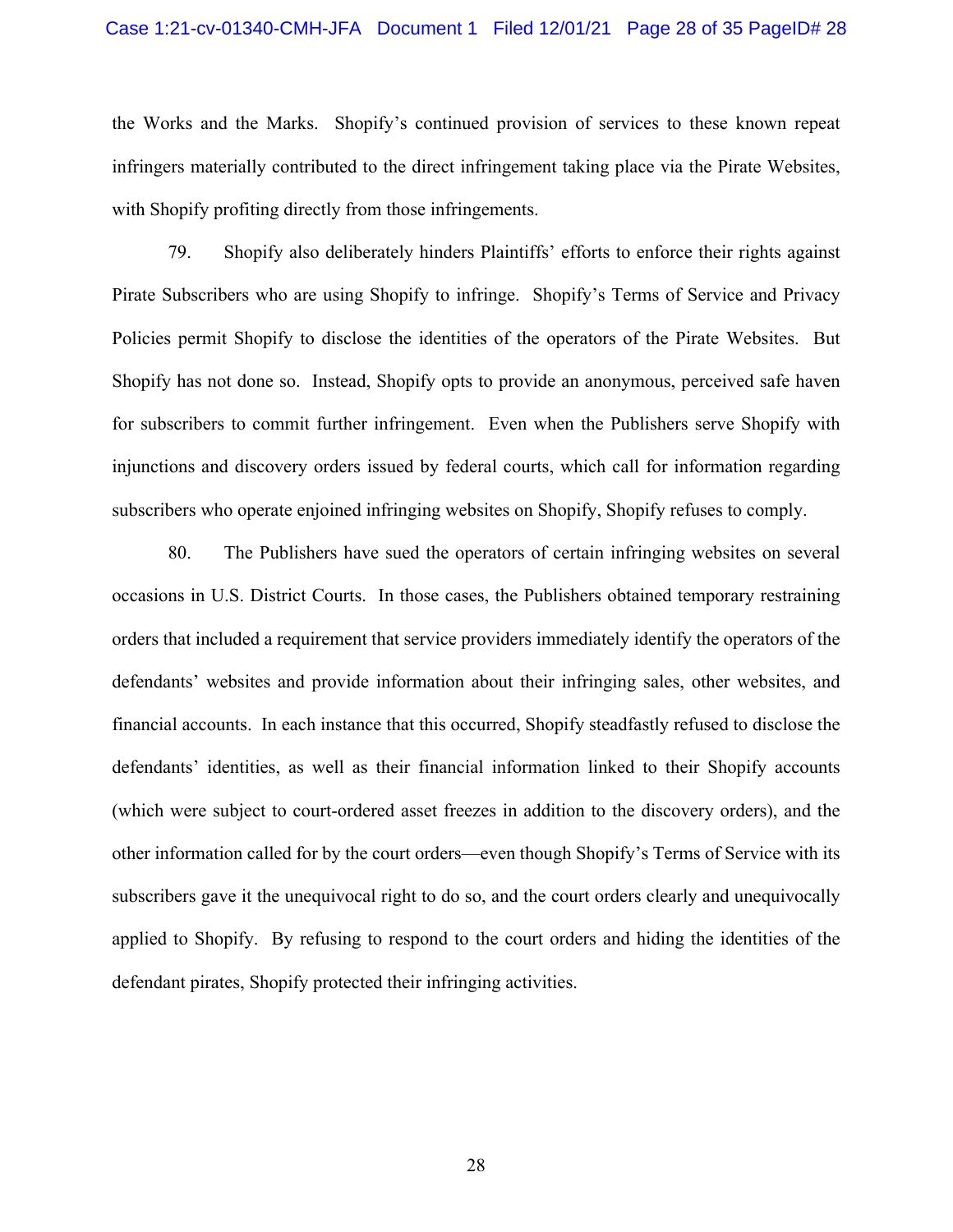## **CLAIMS FOR RELIEF**

## **Count I – Contributory Copyright Infringement Asserted by the Publishers**

81. The Publishers repeat and reallege every allegation contained in paragraphs 1 through 80 as if fully set forth herein.

82. The Pirate Subscribers do not have any authorization, permission, license, or consent to exploit the copyrighted Works at issue.

83. The Pirate Subscribers, using services provided by Shopify, have unlawfully reproduced, sold, and distributed thousands of copyrighted Works for which the Publishers are the legal or beneficial copyright owners or exclusive licensees, as set forth in Exhibit A. The Works are protected by valid registrations duly issued by the U.S. Copyright Office. The foregoing activity constitutes direct infringement in violation of 17 U.S.C. §§ 106 and 501 *et seq.*

84. Shopify is liable as a contributory copyright infringer for the direct infringements described herein. Through the Notices and other means, Shopify knew that its services were being used for copyright infringement on a massive scale, and Shopify knew of specific Pirate Subscribers engaged in repeated and flagrant infringement. Nevertheless, Shopify facilitated, encouraged, and materially contributed to such infringement by continuing to provide the services necessary for the Pirate Subscribers to commit additional infringements. Shopify had the means to withhold that assistance upon learning of specific infringing activity by the Pirate Subscribers but refused to do so. As a result, Shopify financially benefitted.

85. Each infringement of the Works constitutes a separate and distinct act of infringement.

86. The foregoing acts of infringement by Shopify have been willful, intentional, and purposeful, in disregard of the Publishers' rights. Indeed, the thousands of Works listed in Exhibit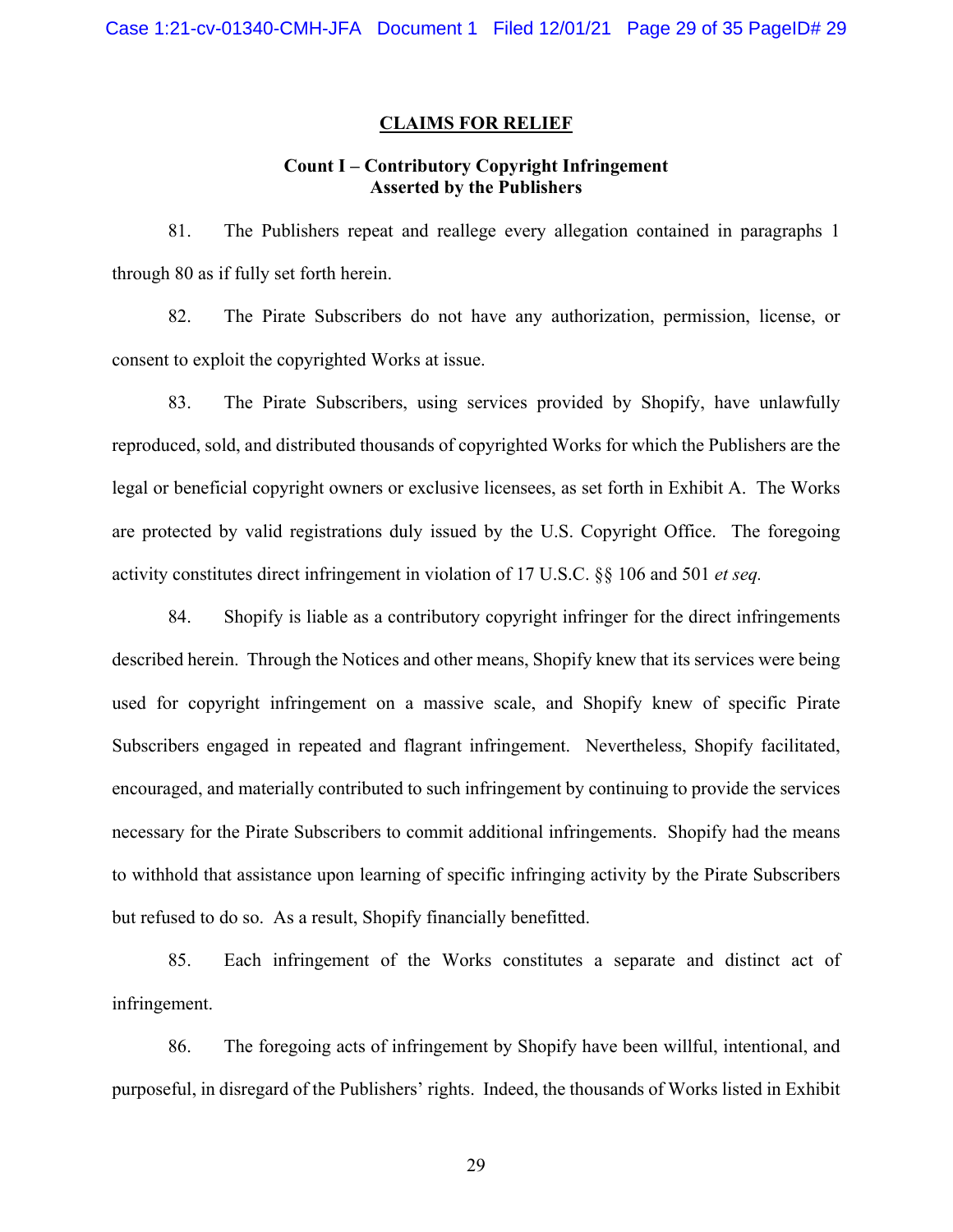## Case 1:21-cv-01340-CMH-JFA Document 1 Filed 12/01/21 Page 30 of 35 PageID# 30

A represent copyrights infringed by Shopify's subscribers *after* Shopify received multiple Notices concerning their infringement.

87. Shopify's actions described above, which are ongoing, have caused and will continue to cause irreparable damage to the Publishers, for which the Publishers have no remedy at law. Unless Shopify is restrained by this Court from continuing its infringement of the Publishers' copyrights, these injuries will continue to occur in the future. The Publishers are accordingly entitled to injunctive relief restraining Shopify from further infringement.

## **Count II – Vicarious Copyright Infringement Asserted by the Publishers**

88. The Publishers repeat and reallege every allegation contained in paragraphs 1 through 80 as if fully set forth herein.

89. The Pirate Subscribers do not have any authorization, permission, license, or consent to exploit the copyrighted Works at issue.

90. The Pirate Subscribers, using services provided by Shopify, have unlawfully reproduced and distributed thousands of copyrighted Works for which the Publishers are the legal or beneficial copyright owners or exclusive licensees, as set forth in Exhibit A. The Works infringed by Shopify's subscribers are protected by valid registrations duly issued by the U.S. Copyright Office. The foregoing activity constitutes direct infringement in violation of 17 U.S.C. §§ 106 and 501 *et seq.*

91. Shopify is liable as a vicarious copyright infringer for the direct infringements described herein. Shopify has the legal and practical right, ability, and responsibility to supervise and control the infringing activities that occur through the use of its platform and services. In addition, Shopify has a financial interest in, and has derived an obvious and direct financial benefit from, the Pirate Subscribers' infringement. The ability to use Shopify's facilities to illegally sell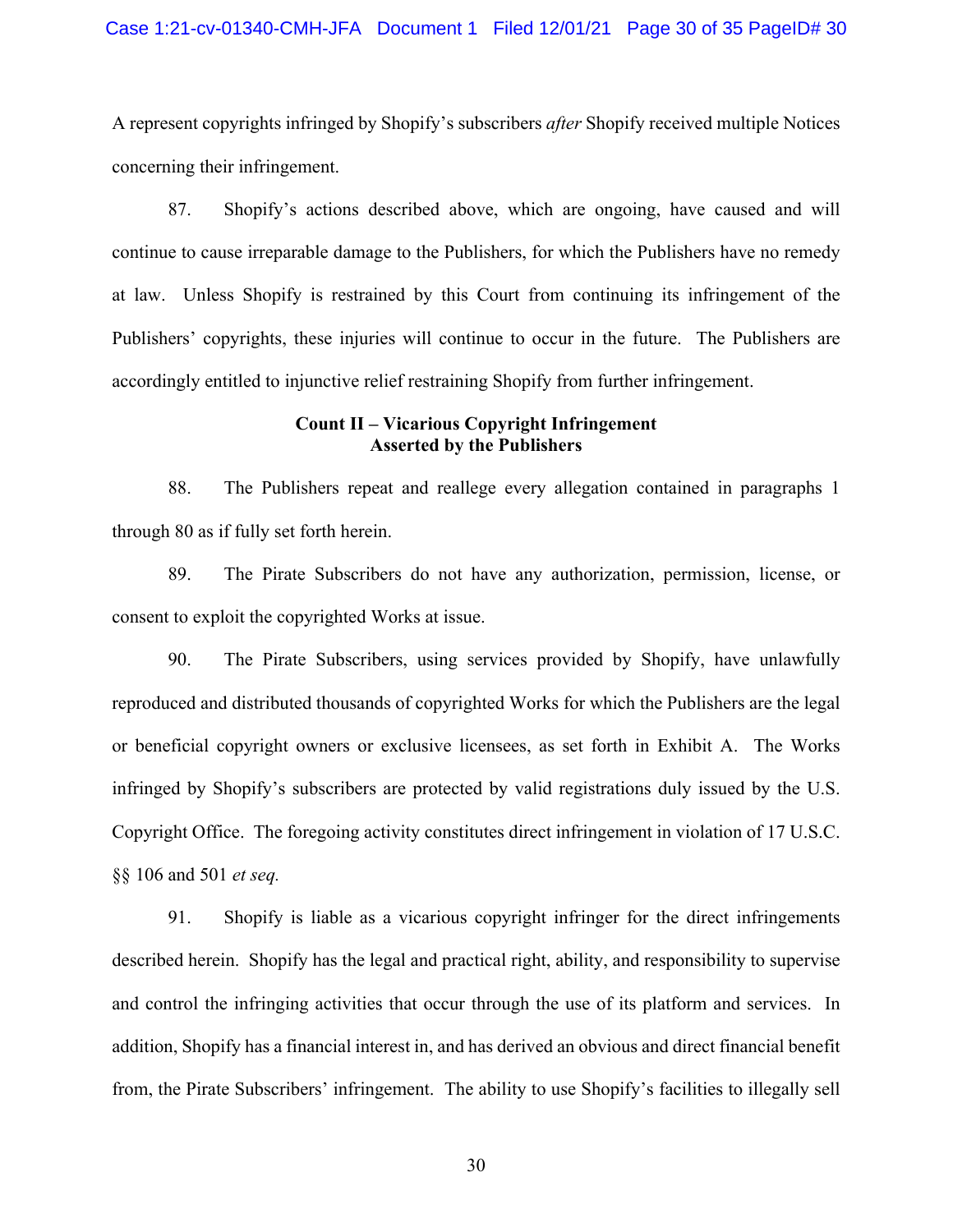## Case 1:21-cv-01340-CMH-JFA Document 1 Filed 12/01/21 Page 31 of 35 PageID# 31

the Publishers' copyrighted works, with infringing uploads and downloads, has served to draw, maintain, and generate higher fees from paying subscribers to Shopify's service. Shopify also financially benefits from the Pirate Subscribers' sales through transaction fees and charges, including those that constitute a percentage of the sale price. By allowing known repeat infringers to continue to infringe on Shopify, Shopify has profited from illicit revenue that it would not have otherwise received.

92. Each infringement of the Works constitutes a separate and distinct act of infringement.

93. The foregoing acts of infringement by Shopify have been willful, intentional, and purposeful, in disregard of the Publishers' rights. Indeed, the thousands of Works listed in Exhibit A represent copyrights infringed by Pirate Subscribers *after* Shopify received multiple Notices concerning their infringement.

94. Shopify's actions described above, which are ongoing, have caused and will continue to cause irreparable damage to the Publishers, for which the Publishers have no remedy at law. Unless Shopify is restrained by this Court from continuing its infringement of the Publishers' copyrights, these injuries will continue to occur in the future. The Publishers are accordingly entitled to injunctive relief restraining Shopify from further infringement.

# **Count III – Contributory Trademark Infringement Asserted by the Trademark Plaintiffs**

95. The Trademark Plaintiffs repeat and reallege every allegation contained in paragraphs 1 through 80 as if fully set forth herein.

96. The Marks listed in Exhibit B are valid and protectable trademarks that are registered with the U.S. Patent and Trademark Office. The Trademark Plaintiffs are the registrants of their respective Marks as set forth in 15 U.S.C. § 1114(1) and defined in 15 U.S.C. § 1127.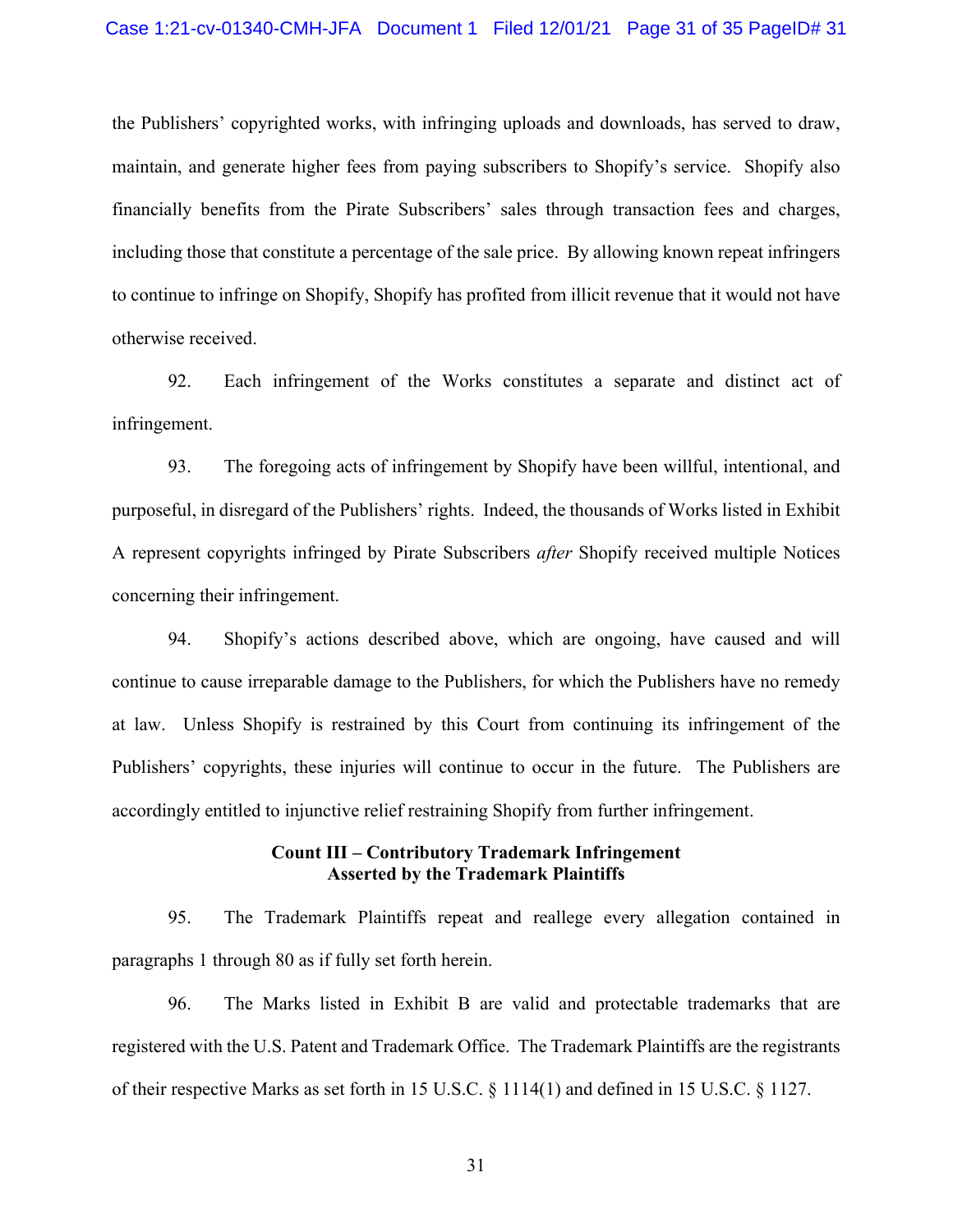97. The Pirate Subscribers do not have any authorization, permission, license, or consent to reproduce, use in commerce, or otherwise exploit any of the Marks. Notwithstanding, using and relying upon services and instrumentalities provided by Shopify, the Pirate Subscribers have used in commerce reproductions, counterfeits, copies, and colorable imitations of the Marks in connection with the sale, offering for sale, and/or distribution of infringing copies of the Works.

98. Shopify is liable to the Trademark Plaintiffs for contributory trademark infringement based on the direct infringement and counterfeiting of their Marks by Shopify's subscribers, as described herein.

99. In particular, the Pirate Subscribers have engaged in trademark infringement, and, specifically, trademark counterfeiting, by selling digital copies of the Works bearing unauthorized identical or substantially indistinguishable reproductions, copies, and colorable imitations of the Marks and/or displaying such reproductions, copies, and colorable imitations of the Marks on product pages on their Pirate Websites that are used to sell and offer for sale the infringing products. Such unlawful uses of the Marks have caused confusion, mistake, and deception, including confusion, mistake, and deception among the consuming public as to the origin, sponsorship, and nature of the infringing products sold. The foregoing activity constitutes direct trademark infringement and counterfeiting in violation of 15 U.S.C.  $\S$  1114(1)(a).

100. Through the Notices and other means, Shopify knew that its services and instrumentalities were being used for trademark infringement on a massive scale, and Shopify knew of specific Pirate Subscribers engaged in repeated and flagrant infringement. Nevertheless, Shopify continued to supply and provide the services, marketplace, support, and instrumentalities that enabled the infringements of the Marks. As a result, Shopify financially benefitted.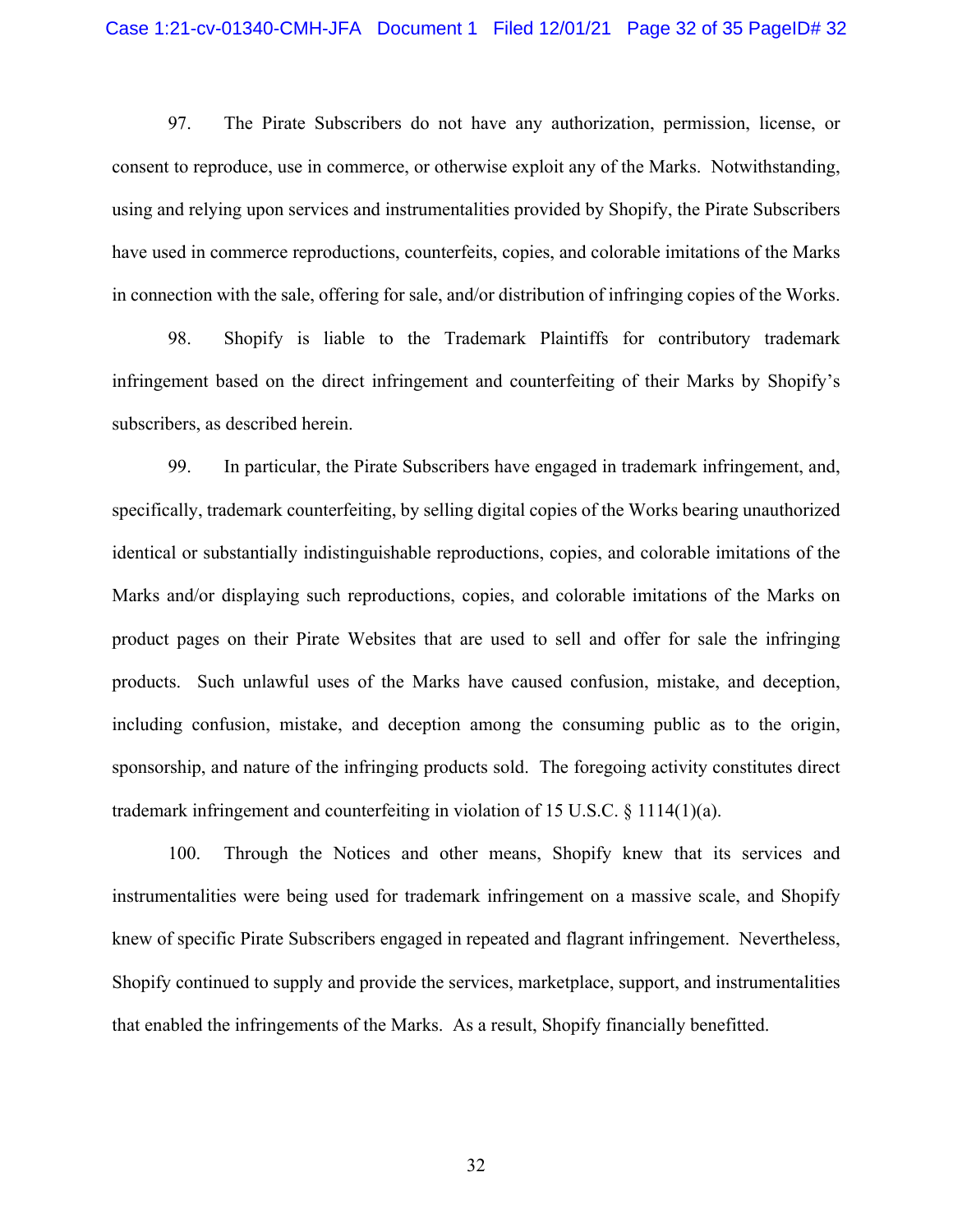## Case 1:21-cv-01340-CMH-JFA Document 1 Filed 12/01/21 Page 33 of 35 PageID# 33

101. Shopify had the ability to, and did, control and monitor the Pirate Websites through which the Pirate Subscribers committed the direct infringement. Shopify also induced the direct infringement by actively encouraging subscribers to advertise and sell ebooks, which, at least in the case of the Pirate Subscribers, Shopify knows their subscribers do not have the right to sell.

102. The foregoing acts of infringement by Shopify have been willful, intentional, and purposeful, in disregard of the Trademark Plaintiffs' rights. Indeed, the Marks listed in Exhibit B represent trademarks infringed by Pirate Subscribers *after* Shopify received multiple Notices concerning their infringement.

103. Shopify's actions described above, which are ongoing, have caused and will continue to cause irreparable damage to the Trademark Plaintiffs, for which the Trademark Plaintiffs have no remedy at law. Unless Shopify is restrained by this Court from continuing its infringement and counterfeiting of the Trademark Plaintiffs' trademarks, these injuries will continue to occur in the future. The Trademark Plaintiffs are accordingly entitled to injunctive relief restraining Shopify from further infringement.

#### **PRAYER FOR RELIEF**

WHEREFORE, Plaintiffs pray for judgment from this Court against Shopify as follows:

- a. For judgment on the claims set forth above;
- b. For a finding that Shopify willfully infringed the Works listed in Exhibit A and the Marks listed in Exhibit B, as such exhibits may be amended;
- c. For statutory damages pursuant to 17 U.S.C.  $\S$  504(c) in an amount up to the maximum provided by law, i.e., \$150,000 per infringed copyright, arising from Shopify's willful violations of the Copyright Act, or, in the alternative, pursuant to 17 U.S.C. § 504(b),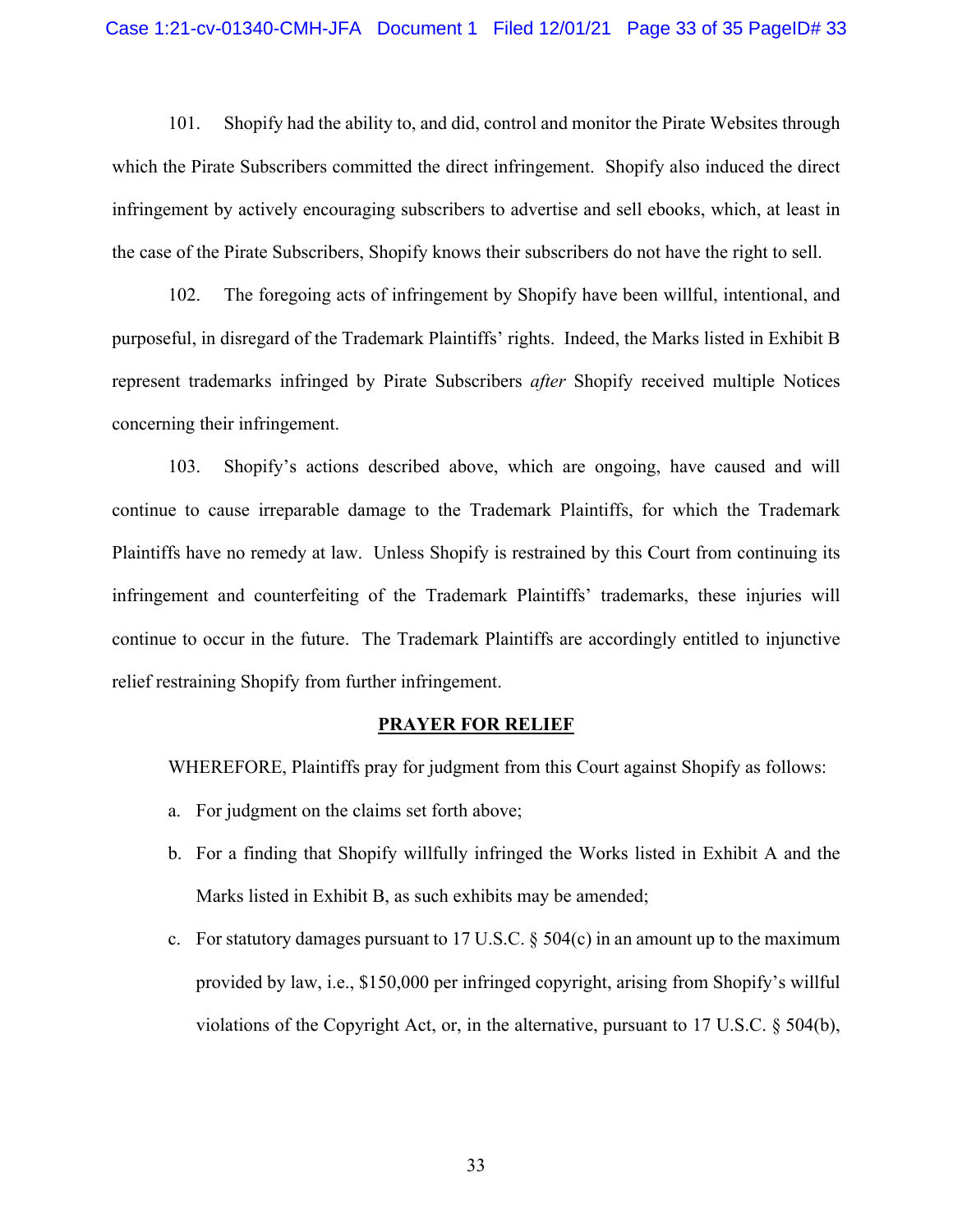actual damages and Shopify's profits from the infringement, in an amount to be proven at trial;

- d. For statutory damages pursuant to 15 U.S.C. § 1117(c), in an amount up to the maximum provided by law, i.e., \$2,000,000 per counterfeited trademark, arising from Shopify's willful violations of the Lanham Act, or, in the alternative, pursuant to 15 U.S.C. § 1117(a)–(b), actual damages and Shopify's profits from the infringement/counterfeiting, including treble damages for use of counterfeit marks, in an amount to be proven at trial;
- e. For an order pursuant to 17 U.S.C. § 502, 15 U.S.C. § 1116, and Federal Rule of Civil Procedure 65(d) enjoining Shopify from further infringing and facilitating infringement as described herein;
- f. For an order requiring Shopify to deliver up for destruction all infringing products and materials in its possession, custody, or control, including infringing copies of the Publishers' textbooks, test banks, and ISMs, and their related product pages, and any other materials bearing copies of the Marks, pursuant to 17 U.S.C. § 503 and 15 U.S.C. § 1118;
- g. For the award of Plaintiffs' reasonable attorneys' fees and costs in this action pursuant to 17 U.S.C. § 505 and 15 U.S.C. § 1117;
- h. For pre-judgment and post-judgment interest at the applicable rate on any monetary award made part of the judgment against Shopify; and
- i. For such other and further relief as the Court deems proper.

## **JURY TRIAL DEMAND**

Plaintiffs hereby demand a trial by jury of all issues that are so triable.